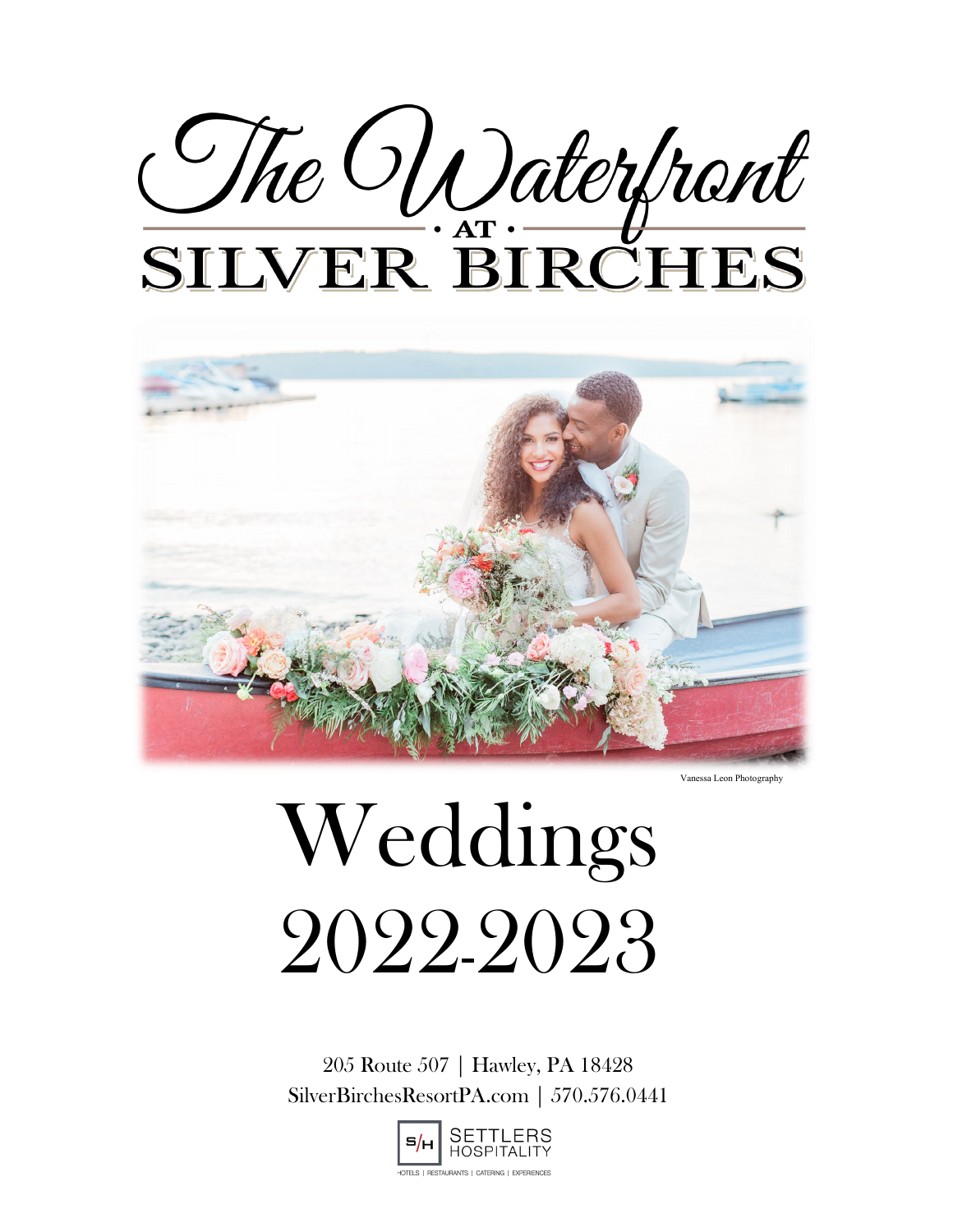

# PACKAGE CONTENTS

| SPECIAL CONSIDERATIONS & HELPFUL PARTICULARS4                  |  |
|----------------------------------------------------------------|--|
| $\textbf{SUNFISH} \text{ PACKAGE}.\textcolor{red}{\textbf{5}}$ |  |
|                                                                |  |
|                                                                |  |
|                                                                |  |
|                                                                |  |
|                                                                |  |
|                                                                |  |
|                                                                |  |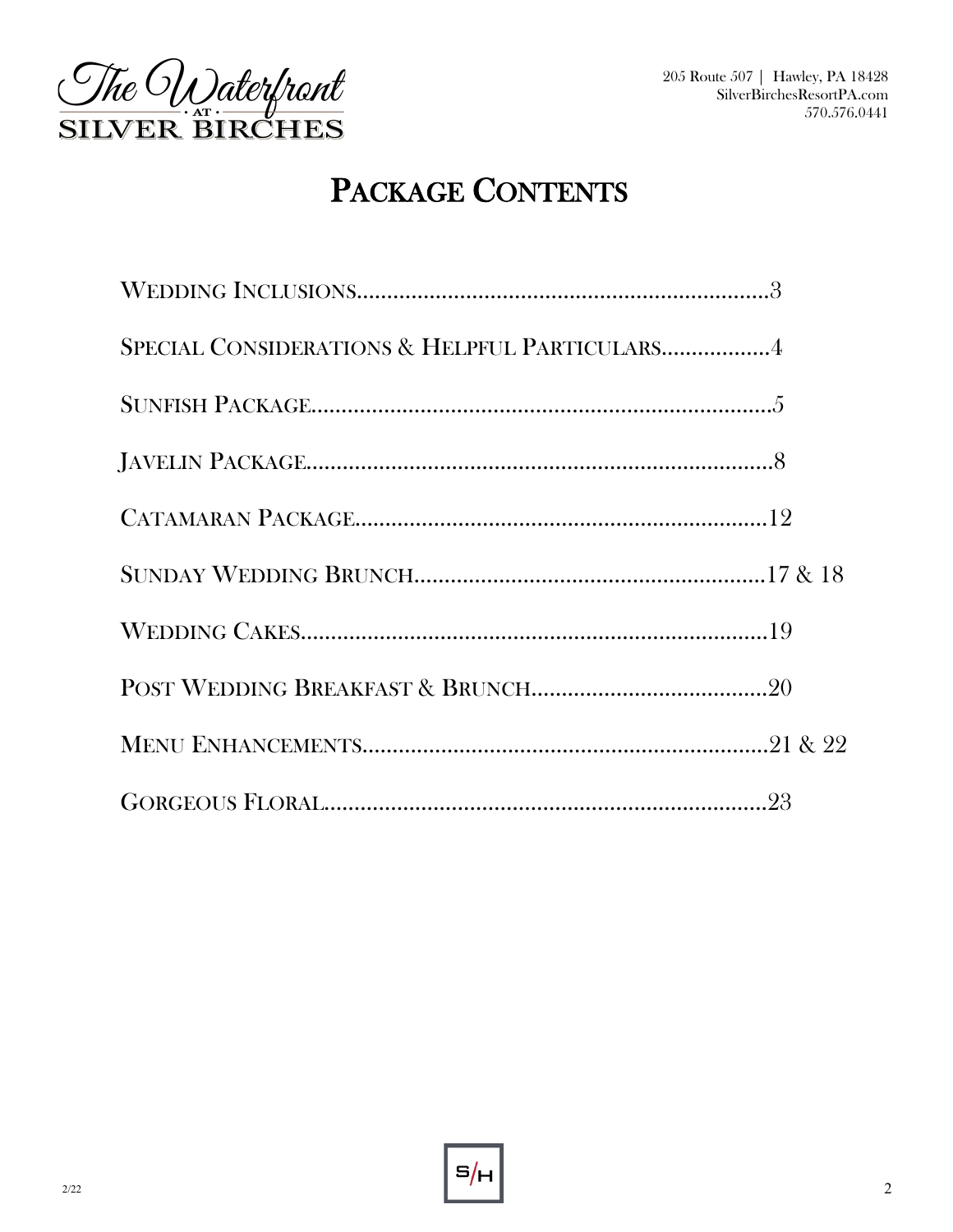

# WELCOME TO THE WATERFRONT AT SILVER BIRCHES!

Thank you for considering us to host your wedding reception. Settlers Hospitality has been in the hospitality business for generations. In that time, we have earned a reputation for offering outstanding food and service, as well as being attentive to every detail. Our reputation, combined with our location on the shores of Lake Wallenpaupack, will give you the memorable experience you are searching for at your wedding. Our goal is to exceed your expectations. We appreciate the opportunity to make your wedding day dreams a reality!

# WEDDING PACKAGES INCLUDE

- The Waterfront Room, Including Beautiful Views of Lake Wallenpaupack
- A Cocktail Hour Overlooking the Lake, Including Hors D'Oeuvres and Open Bar
- Bubbly Toast for Your Wedding Party and Guests (a Non-Alcoholic Option is Available)
	- All Menus Include Our House Made Artisan Bread
- Custom Wedding Cake with Your Choice of Style, Flavor, Filling and Frosting Created by Settlers Hospitality's Pastry Chef
- Ivory or White Table Linen and Napkins (Other Colors Available to Coordinate with Your Wedding Colors)
- •Event Coordinator to Guide You Through Menu Selection and Planning Particulars
	- •Complimentary Couples' Suite the Night of your Wedding

### HAVE YOUR CEREMONY WITH US

Our Beautiful Lakeside Ceremonies are Held on Our Wedding Lawn with White Chairs for Picture Perfect Moments! \$8 Per Person Ceremony Fee | \$640 Minimum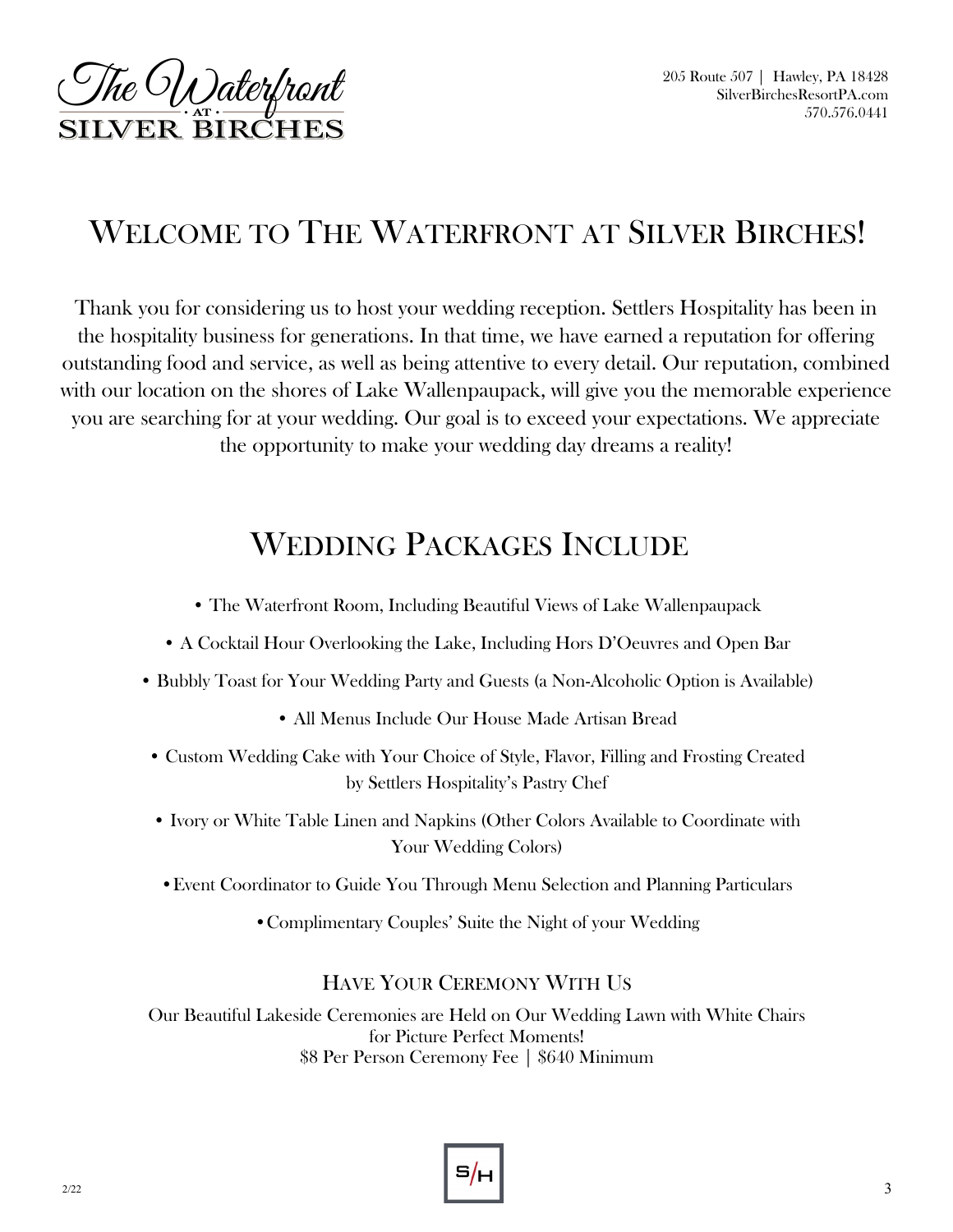The Waterfront **SILVER BIRCHES** 

## SPECIAL CONSIDERATIONS

Our wedding venue offers flexible reception start times. This day is all about YOU! Maximum Capacity: 250 guests

Minimum 150 people for Saturday receptions May through October or \$18,000 food and beverage spend. Minimum 80 people for all other dates or \$9,600 food and beverage spend.

\$2,000 site fee on Friday and Saturday, \$1,000 site fee Sunday through Thursday.

The Waterfront at Silver Birches is a non-smoking facility. No smoking is permitted indoors. A designated smoking area is located outside off of the cocktail deck.

# HELPFUL PARTICULARS

- Gratuity is at your discretion.
- All prices exclude tax and service charges.
- All items pertinent to your reception such as favors, guestbook, place/seating cards (in alphabetical order), cake server, must be delivered the day before the wedding and labeled with the names of the wedding couple.
- Please remove stickers from toasting glasses and wrappers from candles if applicable.
- There will be a fee for any special set up required (beyond placing your pre-assembled centerpieces, favors, guestbook, place/seating cards, and photos).
- Any items provided by you or any outside vendors must be removed immediately after the reception.
- Settlers Hospitality does not assume responsibility for the damage or loss of any merchandise or articles left in the venue prior to, during, or following the function.
- Kindly do not attach decorations or displays to walls, doors, windows or ceilings.
- Final arrangements (i.e. choice of menu, estimated guest count, napkin color, number of guests at head table) must be made 1 month in advance.
- The final number of guests with the EXACT entree choice count is required 21 days prior to the function.

• We anticipate you will be hiring a DJ (music) and photographer. Please let us know as soon as possible if you are hiring any other outside vendors for coordination purposes. All vendors must supply us with a Certificate of Insurance. Use of some vendors may include an upcharge.

• We reserve the right to regulate the volume of music.

• All food and beverage items must be prepared and presented by Settlers Hospitality, including wedding cakes, alcohol, and favors. No outside food or beverage items are permitted.

- Alcoholic beverages may not be removed from the premises.
- We reserve the right to refuse alcohol beverage service to any guest at the function who is not 21 years of age and/or limit the consumption of any guests for everyone's safety and comfort. We do not serve shots.
- Our experience prohibits us from allowing sparklers, non-biodegradable confetti and Chinese lanterns.
- All special arrangements are subject to approval.

• To keep things organized and to make your wedding day the best it can be, we ask that only the wedding couple contact the event coordinator throughout the planning process.

• Please reference our FAQ document on our planning website for additional information.

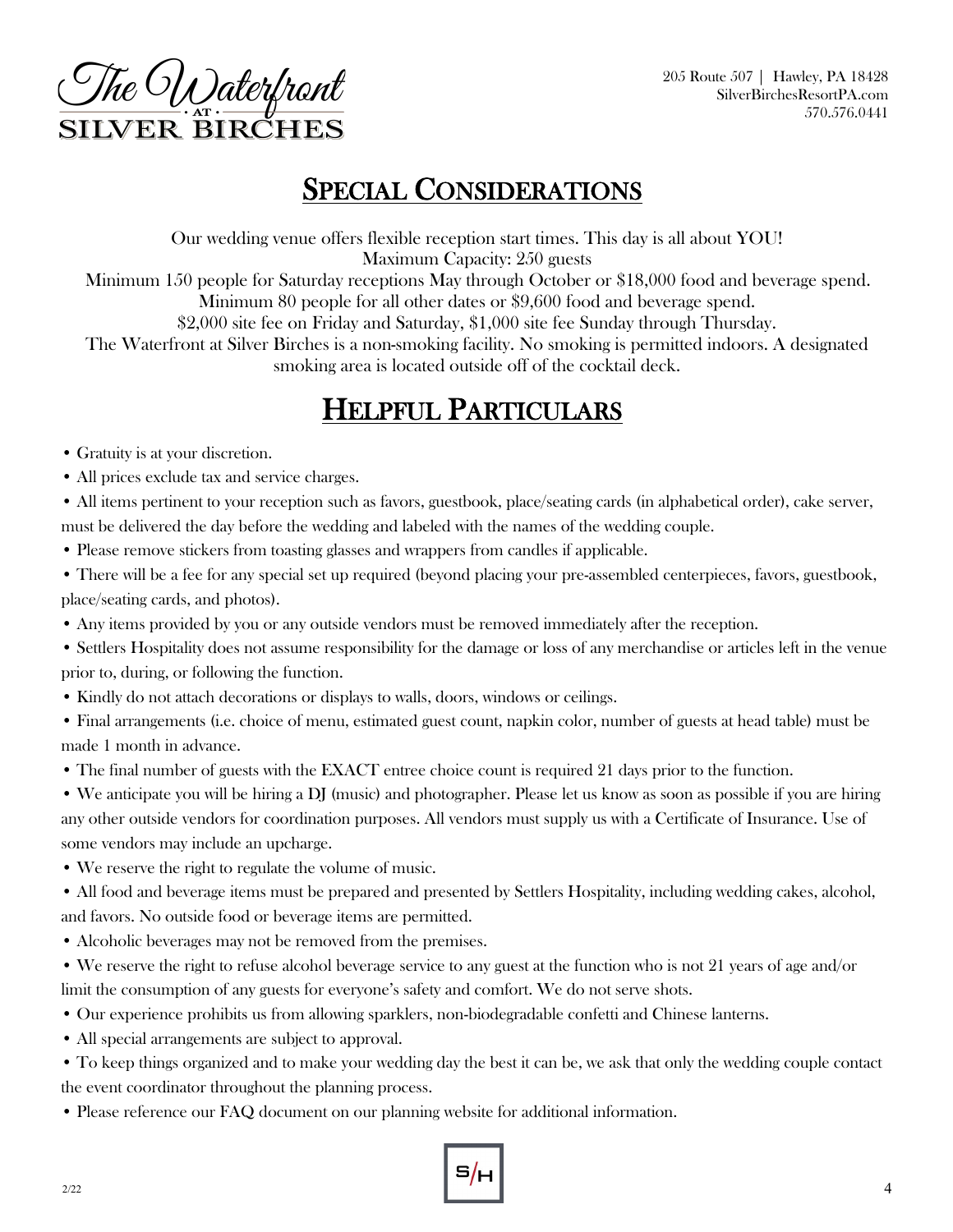

# SUNFISH

STARTING AT \$120 PER PERSON

### THIS PACKAGE INCLUDES:

Choice of Three Passed Hors D'Oeuvres Choice of One Salad Choice of Two Entrees | Served Plated or Buffet Chef's Vegetable Choice of One Starch Vegetarian Meals Available Upon Request (Does Not Limit Other Selections)

### PASSED HORS D'OEUVRES

CHOOSE THREE

Mini Crab Cakes with Remoulade Sauce Bacon Wrapped Scallops Veggie Spring Rolls with Sweet Chile Sauce Tomato Bruschetta on Crostini Spinach and Cheese Stuffed Mushrooms Roasted Apple Brie Grilled Cheese Mini Cocktail Franks with Mustard Spanakopita Bites Spicy Cauliflower Bites with White Remoulade Cajun Chicken Salad in Phyllo Cups Tomato Mozzarella and Basil Skewer Mac and Cheese Bites Arancini of Tomato and Mozzarella

### DINNER SELECTIONS SALAD

CHOOSE ONE

Caesar Salad | Romaine Lettuce, Locatelli Cheese and Croutons Quinoa Grain Salad | Dry Cranberries, Oven Cured Tomatoes, Cucumber, Fresh Herbs, and Toasted Pumpkin Seeds Farmer's Greens Salad | Tomatoes, Cucumbers, and Shredded Carrots Choose 1 Dressing for Farmer's Salad Golden Italian Vinaigrette | Buttermilk Ranch | Blue Cheese | Balsamic Vinaigrette | Citrus Vinaigrette

### ENTREES

CHOOSE TWO

Chicken Piccata | Garlic, Capers, Lemon Butter Sauce, and Sweet Tiny Tomatoes Chicken Florentine| Fresh Spinach, Goat Cheese, Oven Cured Tomatoes, Caramelized Onions, and Tuscan Bread Crumbs Pork Loin | Mustard Maple Glazed with Apple Cider Reduction Flat Iron Steak | Seared with Peppercorn Cream Sauce, Rosemary and Garlic Flank Steak | Chimichurri, Cilantro Lime Black Beans Sausages | Local Selection of Sausages (Chorizo, Kielbasa, Bratwurst) with German Mustard, and Sauerkraut Pork Ribs | Bourbon Glazed BBQ Ribs with Cornbread, Carrot Cabbage Slaw Baked Cod | Provencal Style with Olives, Tomato, Capers and Fresh Herbs Roasted Salmon | Honey-Soy Miso Glazed and Scallion Sautéed Shrimp | Lemon Scampi Basil Butter

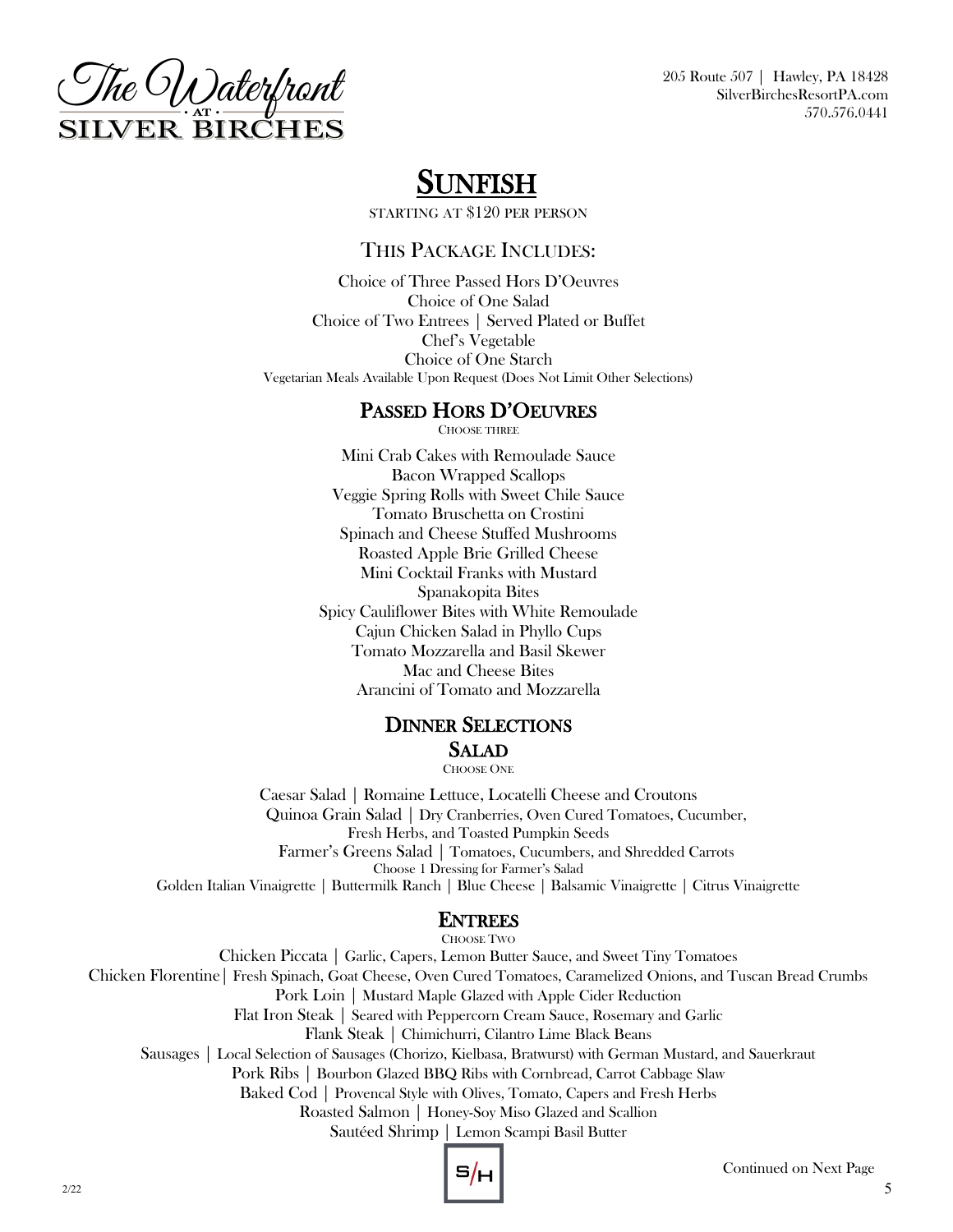

Sunfish Continued

### VEGETABLE

Chef's Selection of Seasonal Offerings

### **STARCHES**

CHOOSE ONE

Whipped Potatoes Roasted Sweet Potatoes Saffron Rice Warm Couscous Salad Warm Mediterranean Orzo Creamy Herb Polenta Roasted Rosemary Potatoes Sweet Potato Hash Roasted Mix Baby Potatoes

### VEGETARIAN SELECTIONS

PLEASE NOTE ANY GUEST DIETARY RESTRICTIONS WITH YOUR EVENT COORDINATOR CHOOSE ONE

Penne Pasta | Cannellini Beans & Escarole with Fresh Locatelli and Roasted Tomatoes V Roasted Acorn Squash | Sautéed Winter Greens, Brussels Sprouts, and Cider Glaze V/DF/ GF Portobello Steak | Garlic Confit, Spinach, Goat Cheese, Tuscan Bread Crumbs, and Balsamic Syrup V Roasted Mediterranean | Vegetable Stack, Peppers, Squash, Zucchini, and Eggplant Pomodoro Sauce V/DF /GF Penne Vegetarian Primavera V Roasted Harissa Cauliflower Steak | Broccoli Rabe, Curried Raisins, and Tomato Confit V/DF / GF

### CHILDREN'S SELECTIONS

PRICED SEPARATELY CHOOSE ONE

Chicken Tenders and Fries Grilled Cheese and Fries Pasta with Butter or Marinara Mac and Cheese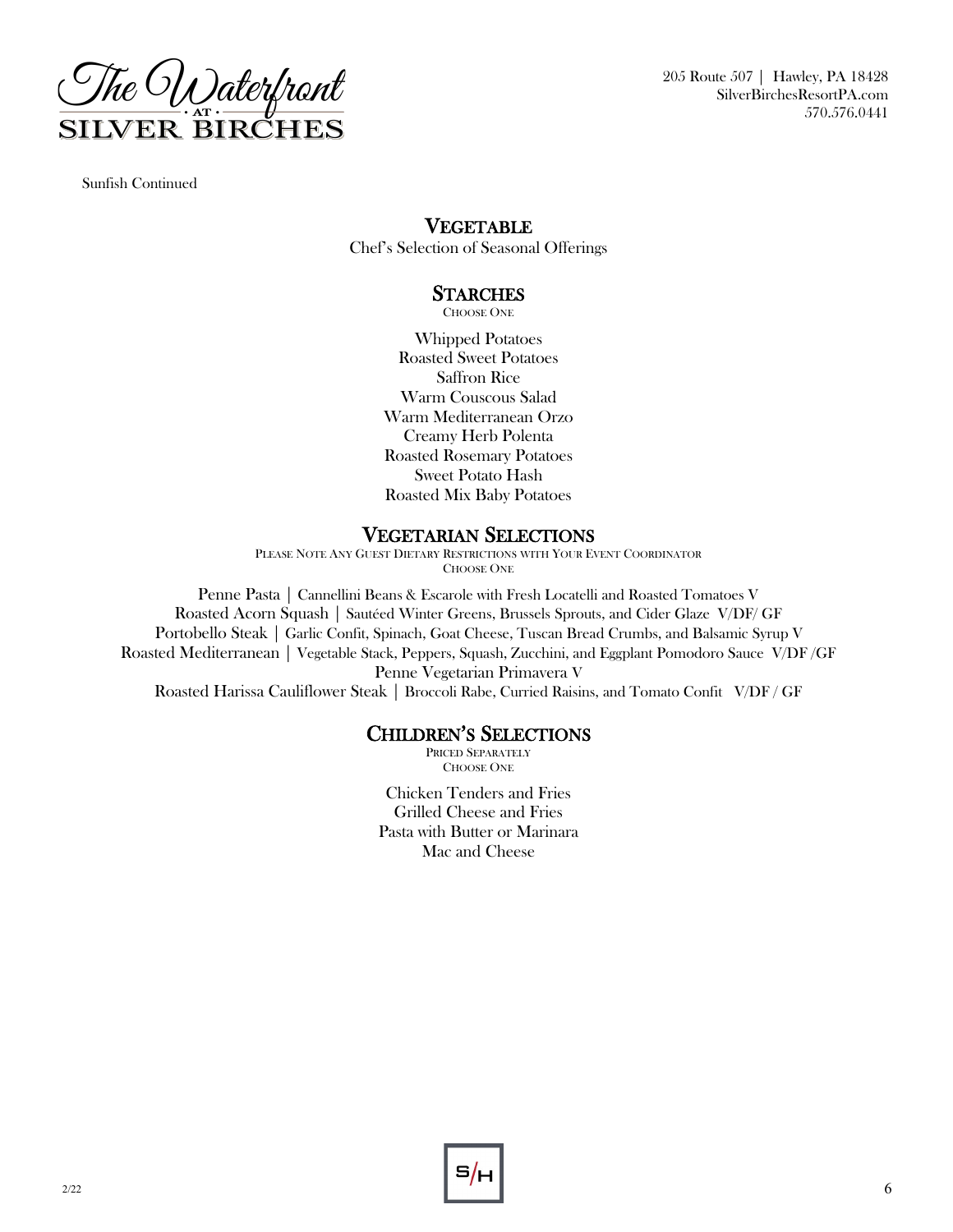

# SUNFISH BAR

4 HOUR OPEN BAR INCLUSIONS

BOTTLED BEER Coors Light | Yuengling Lionshead | Corona Extra | Heineken Zero

### DRAFT BEER

Bud | Bud Light Goose IPA | Shocktop

WINE

Toast with Wycliff Brut Sparkling

Sycamore Lane Varietals Choose 2 Reds, 2 Whites, and a Rose: Chardonnay | Pinot Grigio | Chablis Burgundy | Merlot | Cabernet Sauvignon White Zinfandel | Wycliff Brut Rose (Sparkling)

### **SPIRITS**

New Amsterdam – Vodka Gordons/New Amsterdam – Gin Don Q – Rum Montezuma – Tequila Dewars - Scotch Jim Beam – Bourbon Windsor – Whiskey Mr. Boston Assorted Schnapps and Liqueurs

> INFUSED WATER STATION CHOOSE ONE

> > Cucumber Honeydew Citrus Mélange Berries and Mint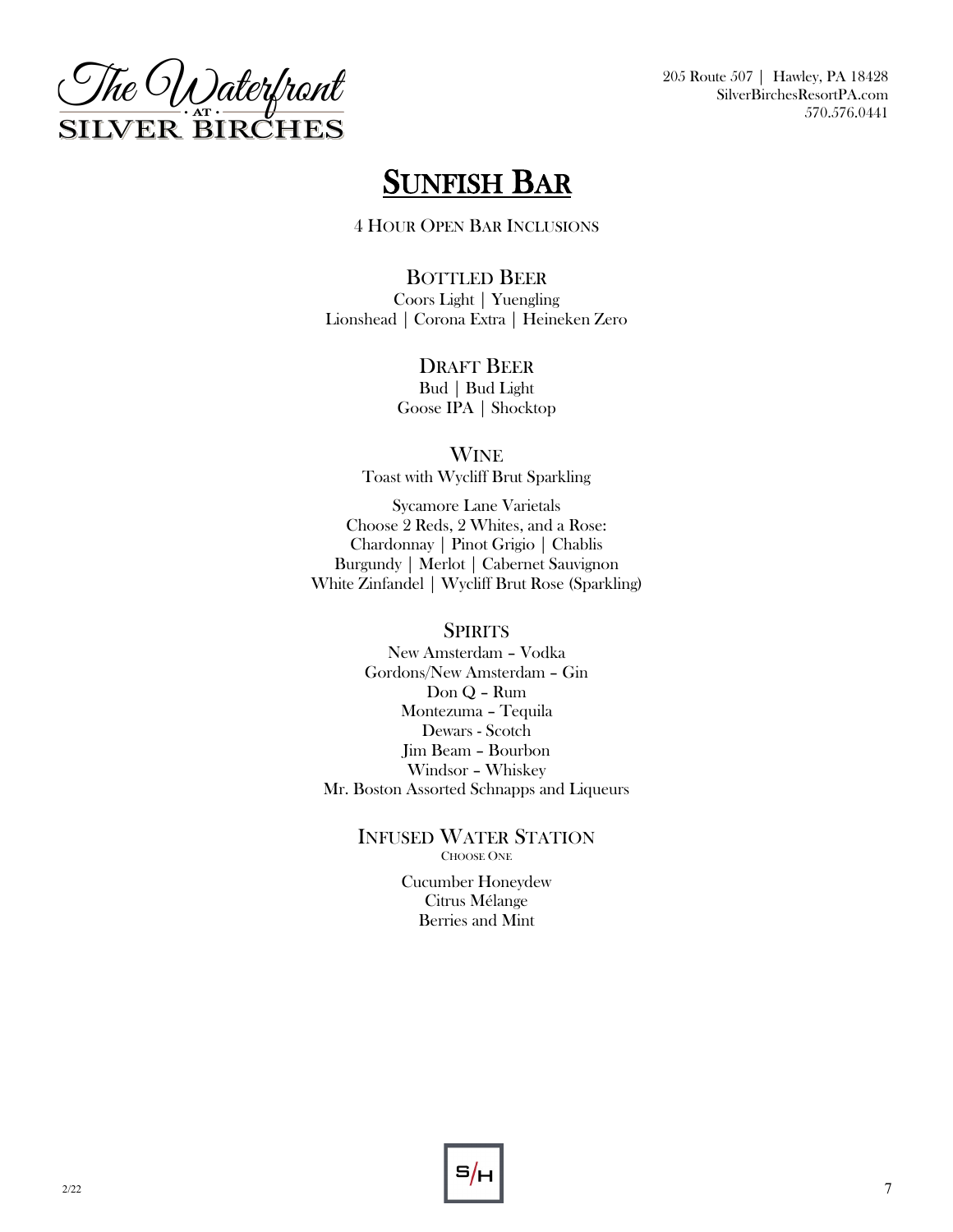

# JAVELIN

STARTING AT \$130 PER PERSON

### THIS PACKAGE INCLUDES:

Choice of Four Passed Hors D'Oeuvres One Stationary Hors D'Oeuvres Display | Choice of One Salad or Soup Choice of Two Entrees | Served Plated or Buffet Chef's Vegetable | Choice of Two Starches Vegetarian Meals Available Upon Request (Does Not Limit Other Selections)

### PASSED HORS D'OEUVRES

CHOOSE FOUR

Crostini with Chicken, Caramelized Onions, Sundried Tomato Pesto, and Garlic Aioli Philly Cheesesteak Dumplings Mini Crab Cakes with Remoulade Sauce Bacon Wrapped Scallops Veggie Spring Rolls with Sweet Chile Sauce Tomato Bruschetta on Crostini Spinach and Cheese Stuffed Mushrooms Roasted Apple Brie Grilled Cheese Mini Cocktail Franks with Mustard Spanakopita Bites Spicy Cauliflower Bites with White Remoulade Cajun Chicken Salad in Phyllo Cups Tomato Mozzarella and Basil Skewer Mac and Cheese Bites Arancini of Tomato and Mozzarella Chicken Curry Phyllo Cups with Raisins Grilled Garlicky Shrimp with a Lime Aioli

### DISPLAY STATIONS

CHOOSE ONE

Mediterranean | Muhammara, Haydari, Greek Olives with Rosemary & Lemon, Spiced Pita, Greek Cucumber Salad, Hummus, Saksuka (Eggplant Tomato Dish), Halloumi Cheese Fries, Fried Peppers and Feta Dip, Olive Rosemary Bread

Italian | Meatballs in Red Sauce, Garlic Cheesy Bread, Caprese Sampler, Italian Olives (Orange Zest, Chili and Basil) Toasted Focaccia Bread, Caponata, Hard Salami, Prosciutto and Muffuletta Dip

French | Brie, Baguette, Grapes, Franglais of Boursin, Saucisson En Croute, Wine Infused Mustard, Mushroom Walnut Pate, Jambon De Paris, and Apple Butter

Cheese & Meat | Assorted Meats and Cheese (Chef Selection) Three Cheeses, Two Meats Served with Whole Grain Mustard, Fig Jam, Grapes, Nuts, Crackers and Toasted Bread

Seafood Platter | (Market Price Additional Cost To Be Decided One Month From Date of Wedding) Base Items: Alaskan King Crab, Shrimp Cocktail, and Lobster Salad

Dim Sum Station | Beef and Chicken Satay, Fried Dumplings and/or Potstickers, Vegetarian Lo Mein Salad, and Fortune Cookies

Chips and Dips Station | Tortilla Chips, Corn Salsa, Spicy Jar Style Salsa, Cilantro Lime Black Bean Dip, Guacamole, Pita Chips, Sour Cream, Pico De Gallo, Jalapeños and a Cheddar Cheese Sauce

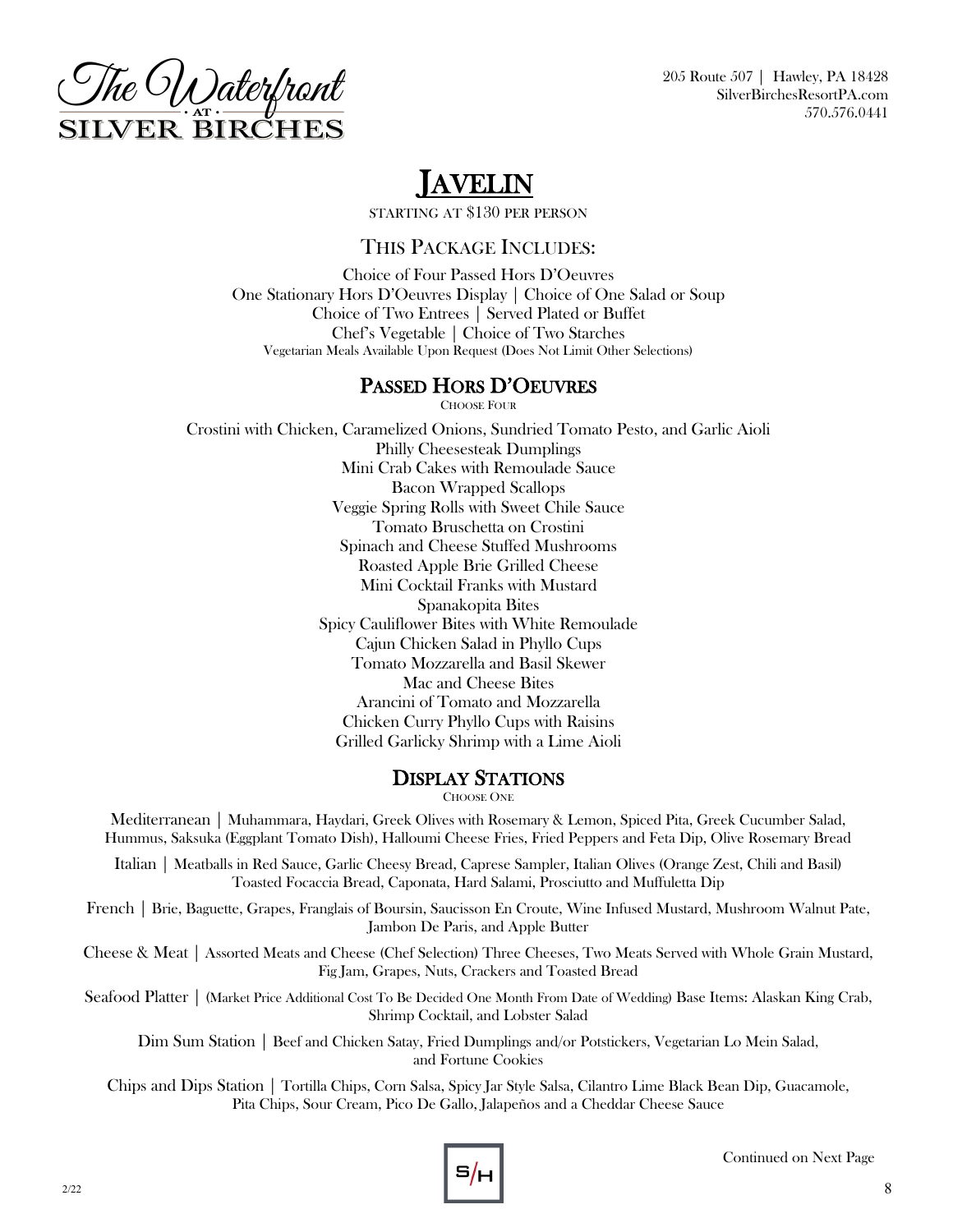

Javelin Continued

### DINNER SELECTIONS

CHOOSE ONE SOUP OR SALAD

### SOUP

Creamy New England Clam Chowder Three Bean Vegetable Minestrone-Vegan Chicken Tortilla Chicken Noodle Italian Wedding Minnesota Wild Rice Soup Lobster Bisque Tomato Fennel - Vegan Tomato Bisque | Parmesan Crisps Potato and Leek with Smoked Bacon

### SALAD

Greek Salad | Crispy Romaine with Cucumber, Tomatoes, Olives, Feta and a Sundried Tomato Vinaigrette Arugula | Shaved Fennel, Oranges, Hearts of Palm, and a Citrus Vinaigrette Baby Kale | Fried Kale Croutons, Dry Cherries, Shaved Pecorino, Julienne Green Apples, and a Lemon Basil Vinaigrette Heirloom Tomato Salad | Fresh Mozzarella, Basil Oil, Micro Greens, and Balsamic Syrup Roasted Beets | Mache Greens, Honey Whipped Goat Cheese, Toasted Pistachios, Chive Oil

### ENTREES

CHOOSE TWO

Greek Yogurt Marinade Curried Chicken | Peppers, Zucchini Pork Loin | Apple Red Cabbage Slaw, Cider Reduction Olive Oil Poached Salmon | Sweet Tomato Stew, Garlic Chips Beef Bourguignon | Wild Mushrooms Braised Thigh of Chicken | Wild Mushrooms, Truffle Nage Airline Stuffed Chicken Breast | Ham and Gruyère, French Onion Demi Prosciutto Wrapped Cod | Lemon Herb, Butter Skirt Steak | Chimichurri, Grilled Shishito Pepper Braised Short Rib | Cabernet Wine Demi

### VEGETABLE

Chef's Selection of Seasonal Offerings

Continued on Next Page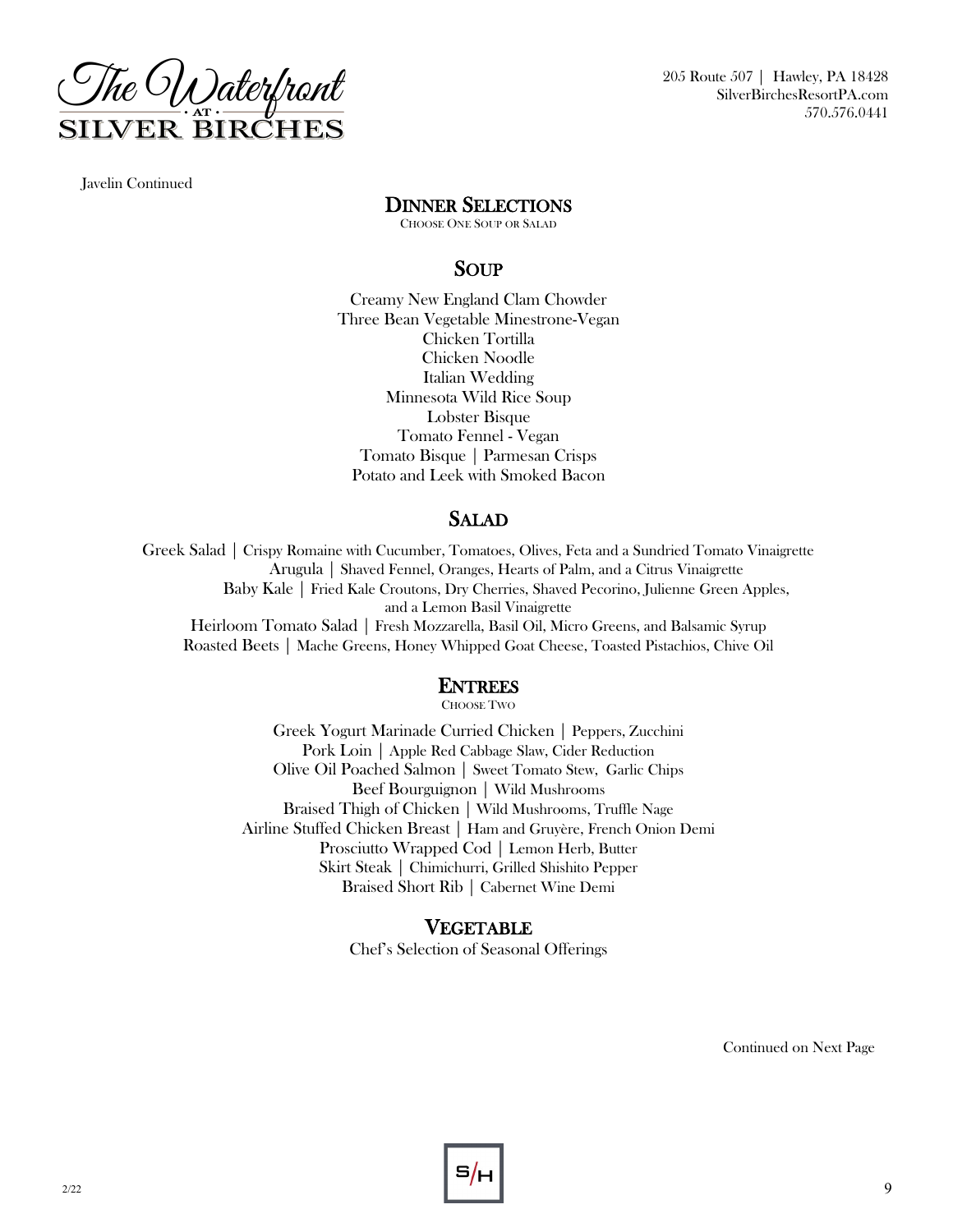

Javelin Continued

### **STARCHES**

CHOOSE TWO

Garlic Scallion—Ginger Rice Saffron Rice Wild Rice Pilaf Coconut Lime Rice Creamy Parmesan Truffle Polenta Sweet Potato Mashed Lyonnaise Potatoes Au Gratin Potatoes Roasted Rosemary Potatoes Sweet Potato Hash Roasted Mix Baby Potatoes

### VEGETARIAN SELECTIONS

PLEASE NOTE ANY GUEST DIETARY RESTRICTIONS WITH YOUR EVENT COORDINATOR CHOOSE ONE

Penne Pasta | Cannellini Beans & Escarole with Fresh Locatelli and Roasted Tomatoes V

Roasted Acorn Squash | Sautéed Winter Greens, Brussels Sprouts, and Cider Glaze V/DF/ GF

Portobello Steak | Garlic Confit, Spinach, Goat Cheese, Tuscan Bread Crumbs, and Balsamic Syrup V

Roasted Mediterranean | Vegetable Stack, Peppers, Squash, Zucchini, and Eggplant Pomodoro Sauce V/DF/GF

Penne Vegetarian Primavera V

Roasted Harissa Cauliflower Steak | Broccoli Rabe, Curried Raisins, and Tomato Confit V/DF /GF

### CHILDREN'S SELECTIONS

PRICED SEPARATELY CHOOSE ONE

Chicken Tenders and Fries Grilled Cheese and Fries Pasta with Butter or Marinara Mac and Cheese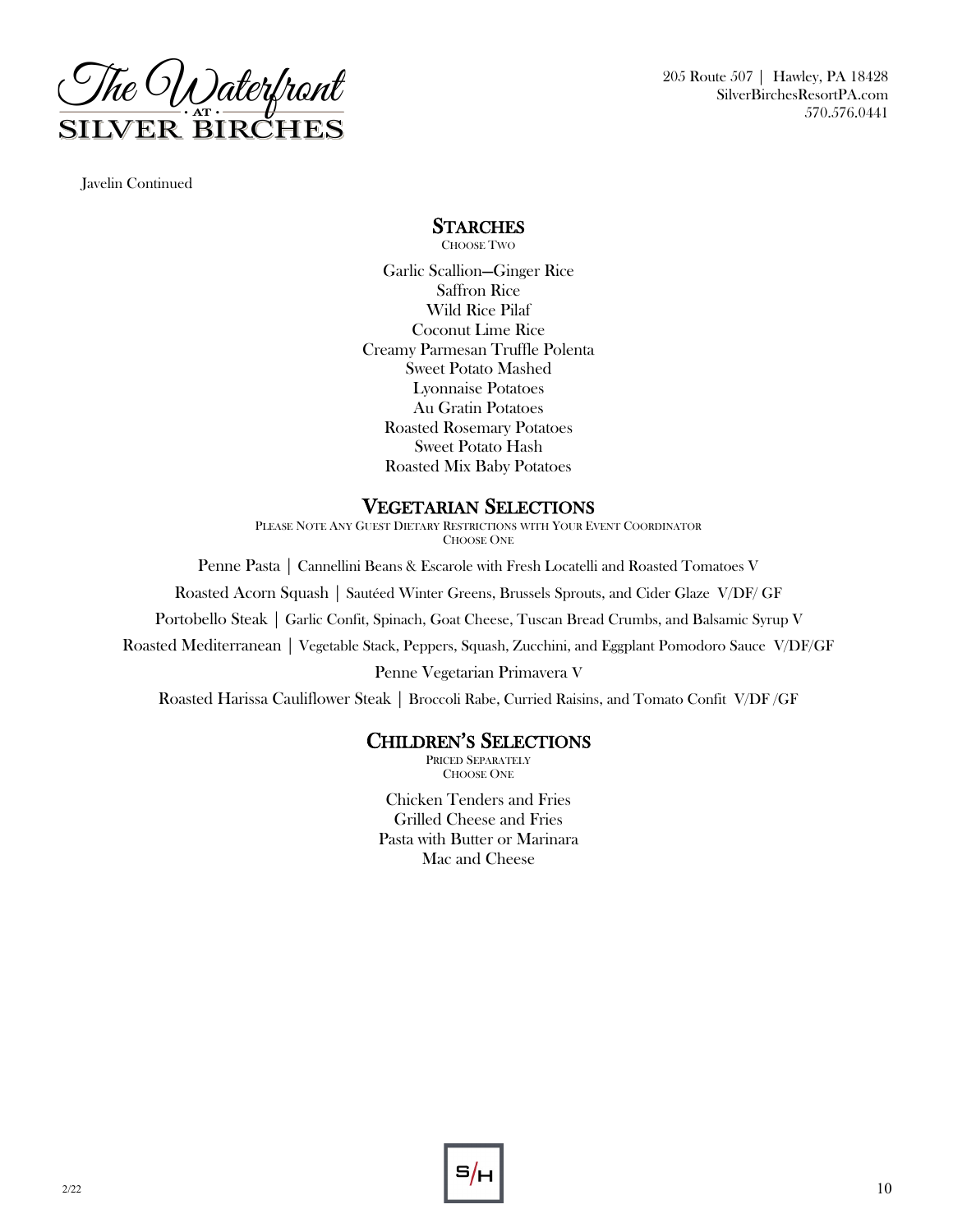

# JAVELIN BAR

4 HOUR OPEN BAR INCLUSIONS

BOTTLED BEER Coors Light | Yuengling | Lionshead | Corona Extra | Heineken Zero

### UPGRADE YOUR BOTTLED BEER CHOOSE ONE

Angry Orchard Crisp Apple | Blue Moon Belgian White Flying Fish Hazy Bones | Founders All Day IPA Great Lakes Edmund Fitzgerald Porter | Heineken Lagunitas IPA | Modelo | New Belgium Fat Tire Sam Adams Boston Lager | Sam Adams Seasonal Stella Artois | Truly Hard Seltzer | Yards Philly Pale Ale Not Listed Here? Ask for Pricing Regarding Add On Selections!

> DRAFT BEER Bud | Bud Light | Goose IPA | Shocktop

> > **WINE** Toast with Wycliff Brut Sparkling

Sycamore Lane Varietals Choose 2 Reds, 2 Whites, and a Rose: Chardonnay | Pinot Grigio | Chablis | Burgundy | Merlot | Cabernet Sauvignon White Zinfandel | Wycliff Brut Rose (Sparkling)

**SPIRITS** 

Stoli | Stoli Flavors | Tito's | New Amsterdam – Vodka Beefeater | Gordons | New Amsterdam – Gin Jose Cuervo Gold | Montezuma – Tequila Jim Beam – Bourbon Mr. Boston Assorted Schnapps and Liqueurs Don Q | Bacardi | Captain Morgan | Rumhaven Coconut – Rum Dewars | Johnnie Walker Red – Scotch George Dickel Rye | Windsor | Jack Daniels | Jameson – Whiskey

> FRUITED ICED TEA STATION CHOOSE ONE

**Tropical Citrus** Calm Includes Simple Syrup, Fresh Fruit Purees

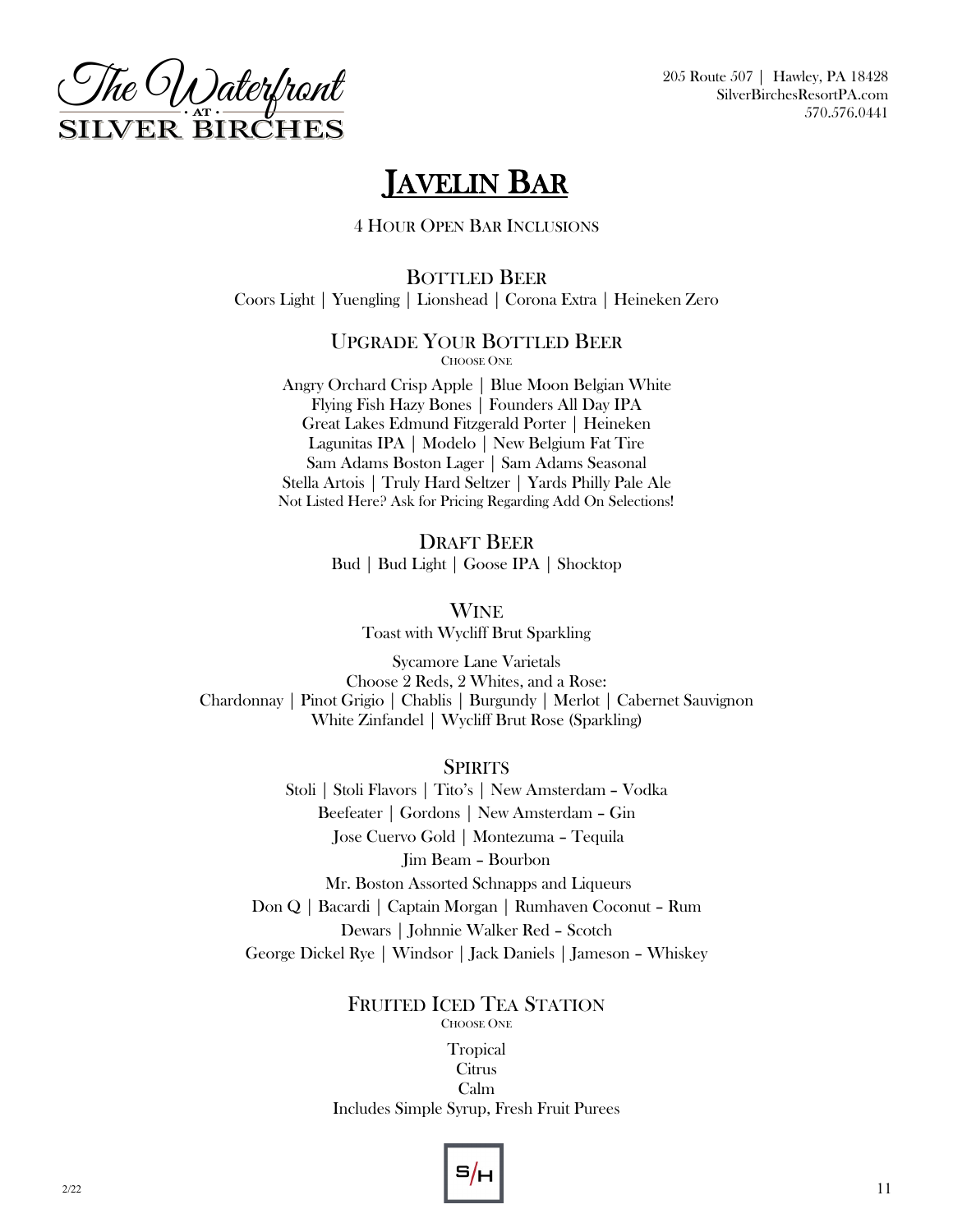

# CATAMARAN

STARTING AT \$150 PER PERSON

### THIS PACKAGE INCLUDES:

Choice of Five Passed Hors D'Oeuvres |Two Stationary Hors D'Oeuvres Displays One Soup, Salad or Appetizer | Choice of Three Entrees Served Plated or Buffet Chef's Vegetable | Choice of Two Starches Vegetarian Meals Available Upon Request (Does Not Limit Other Selections)

### PASSED HORS D'OEUVRES

CHOOSE FIVE

Crostini with Chicken, Caramelized Onions, Sundried Tomato Pesto, and Garlic Aioli Philly Cheesesteak Dumplings Mini Crab Cakes with Remoulade Sauce Bacon Wrapped Scallops Veggie Spring Rolls with Sweet Chile Sauce Toasted Crostini with Ricotta and Roasted Butternut Squash Tomato Bruschetta on Crostini Spinach and Cheese Stuffed Mushrooms Roasted Apple Brie Grilled Cheese Mini Cocktail Franks with Mustard Spanakopita Bites Spicy Cauliflower Bites with White Remoulade Cajun Chicken Salad in Phyllo Cups Tomato Mozzarella and Basil Skewer Mac and Cheese Bites Arancini of Tomato and Mozzarella Chicken Curry Phyllo Cups with Raisins Grilled Garlicky Shrimp with a Lime Aioli

### DISPLAY STATIONS

CHOOSE TWO

Mediterranean | Muhammara, Haydari, Greek Olives with Rosemary & Lemon, Spiced Pita, Greek Cucumber Salad, Hummus, Saksuka (Eggplant Tomato Dish), Halloumi Cheese Fries, Fried Peppers and Feta Dip, Olive Rosemary Bread

Italian | Meatballs in Red Sauce, Garlic Cheesy Bread, Caprese Sampler, Italian Olives (Orange Zest, Chili and Basil), Toasted Focaccia Bread, Caponata, Hard Salami, Prosciutto and Muffuletta Dip

French | Brie, Baguette, Grapes, Franglais of Boursin, Saucisson En Croute, Wine Infused Mustard, Mushroom Walnut Pate, Jambon De Paris, and Apple Butter

Cheese & Meat | Assorted Meats and Cheese (Chef Selection) Three Cheeses, and Two Meats Served with Whole Grain Mustard, Fig Jam, Grapes, Nuts, Crackers and Toasted Bread

Seafood Platter | (Market Price Additional Cost To Be Decided One Month From Date of Wedding) Base Items: Alaskan King Crab, Shrimp Cocktail, and Lobster Salad

Dim Sum Station | Beef and Chicken Satay, Fried Dumplings and/or Potstickers, Vegetarian Lo Mein Salad, and Fortune Cookies

Chips and Dips Station | Tortilla Chips, Corn Salsa, Spicy Jar Style Salsa, Cilantro Lime Black Bean Dip, Guacamole, Pita Chips, Sour Cream, Pico De Gallo, Jalapeños and a Cheddar Cheese Sauce

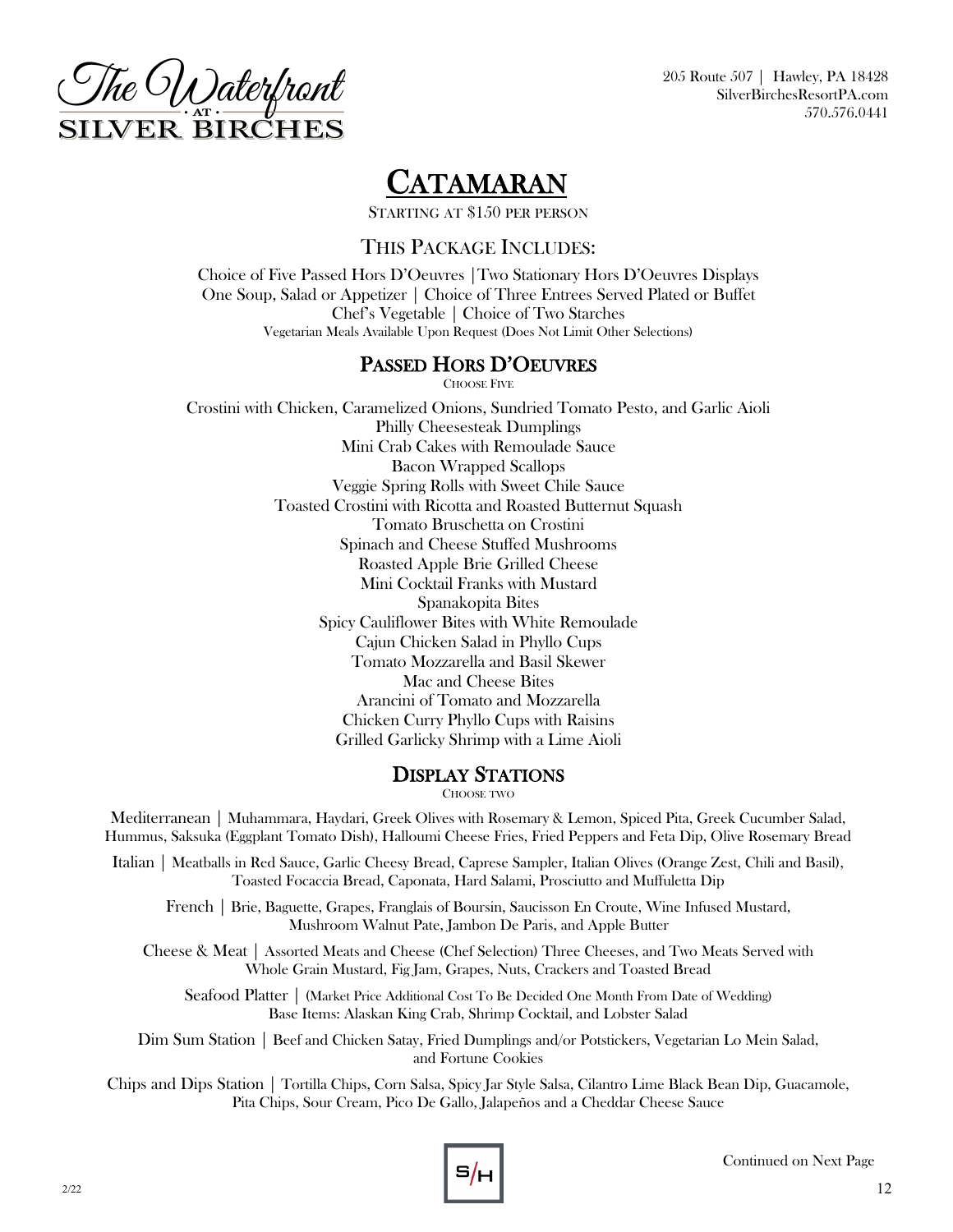

Catamaran Continued

### DINNER SELECTIONS

CHOOSE ONE SOUP, SALAD OR APPETIZER

### SOUP

Creamy New England Clam Chowder Three Bean Vegetable Minestrone-Vegan Chicken Tortilla Chicken Noodle Italian Wedding Minnesota Wild Rice Soup Lobster Bisque Tomato Fennel - Vegan Tomato Bisque | Parmesan Crisps Potato and Leek with Smoked Bacon

### SALAD

Greek Salad | Crispy Romaine with Cucumber, Tomatoes, Olives, Feta and a Sundried Tomato Vinaigrette Arugula | Shaved Fennel, Oranges, Hearts of Palm, and a Citrus Vinaigrette Baby Kale | Fried Kale Croutons, Dry Cherries, Shaved Pecorino, Julienne Green Apples, and a Lemon Basil Vinaigrette Heirloom Tomato Salad | Fresh Mozzarella, Basil Oil , Micro Greens, and Balsamic Syrup Roasted Beets | Mache Greens, Honey Whipped Goat Cheese, Toasted Pistachios, Chive Oil

### APPETIZER

Crab Cake | Small Greens Salad, Pineapple Relish, Lemon Aioli Creamy Parmesan Polenta | Roasted Garlic, Chicken Confit, Toasted Pine Nuts Sesame Crusted Tuna | Soba Noodle Salad, Crispy Wontons Wild Rice | Stuffed Tomatoes, Tuscan Breadcrumbs Braised Short Rib | Potato Croquettes, Roasted Poblano, Herb Aioli

### ENTREES

CHOOSE THREE

Sliced Beef Tenderloin | Caramelized Onions, Red Wine Demi Rack of Lamb | Mustard Rosemary Sauce Miso Lime Chilean Sea Bass | Sweet Chili Glaze Mahi - Mahi | Light Cajun Spice, Mojo Marinade, Pineapple Salsa Airline Chicken Breast | Roasted Mushrooms and Leeks, Chicken Jus Slow Roasted Prime Rib | Horseradish Cream, Au Jus Garlic and Merlot Wine Braised Short Ribs | Sweet Onion Jam Pork Tenderloin | Grain Mustard, Cognac Maple Cream Pork Osso Bucco | Orange, Parsley, Gremolata Pan Seared Salmon | Lemon Butter Sauce

Continued on Next Page

# $5/H$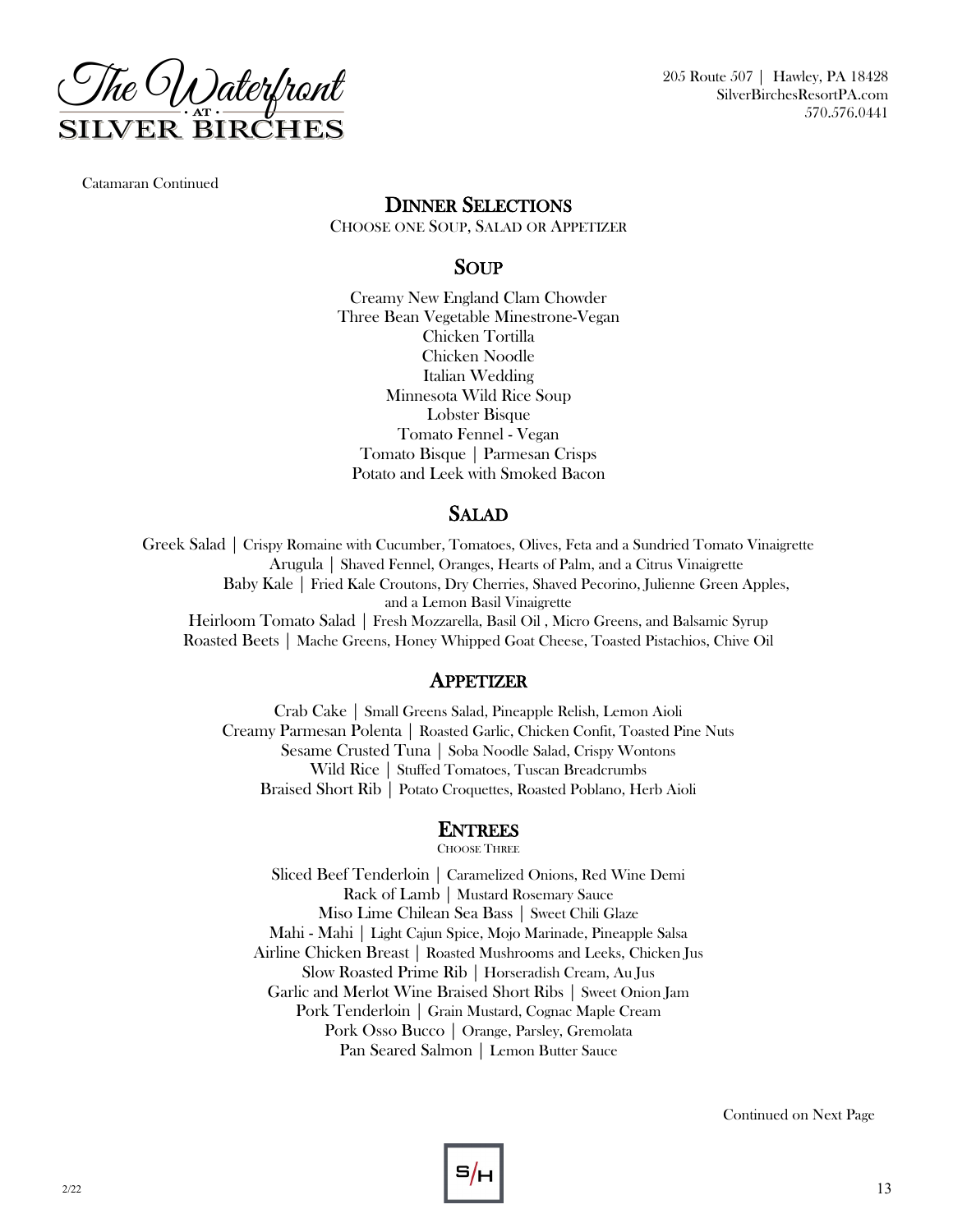

Catamaran Continued

### VEGETABLE

Chef's Selection of Seasonal Offerings

### **STARCHES**

CHOOSE TWO

Garlic Scallion—Ginger Rice Saffron Rice Wild Rice Pilaf Coconut Lime Rice Creamy Parmesan Truffle Polenta Sweet Potato Mashed Lyonnaise Potatoes Au Gratin Potatoes Roasted Rosemary Potatoes Sweet Potato Hash Roasted Mix Baby Potatoes Lemon Chive Parmesan Risotto

### VEGETARIAN SELECTIONS

PLEASE NOTE ANY GUEST DIETARY RESTRICTIONS WITH YOUR EVENT COORDINATOR CHOOSE ONE

Penne Pasta | Cannellini Beans & Escarole with Fresh Locatelli and Roasted Tomatoes V

Roasted Acorn Squash | Sautéed Winter Greens, Brussels Sprouts, and Cider Glaze V/DF/GF

Portobello Steak | Garlic Confit, Spinach, Goat Cheese, Tuscan Bread Crumbs, and Balsamic Syrup V

Roasted Mediterranean | Vegetable Stack, Peppers, Squash, Zucchini, and Eggplant Pomodoro Sauce V/DF/GF

Penne Vegetarian Primavera V

Roasted Harissa Cauliflower Steak | Broccoli Rabe, Curried Raisins, and Tomato Confit V/DF /GF

### CHILDREN'S SELECTIONS

PRICED SEPARATELY CHOOSE ONE

Chicken Tenders and Fries Grilled Cheese and Fries Pasta with Butter or Marinara Mac and Cheese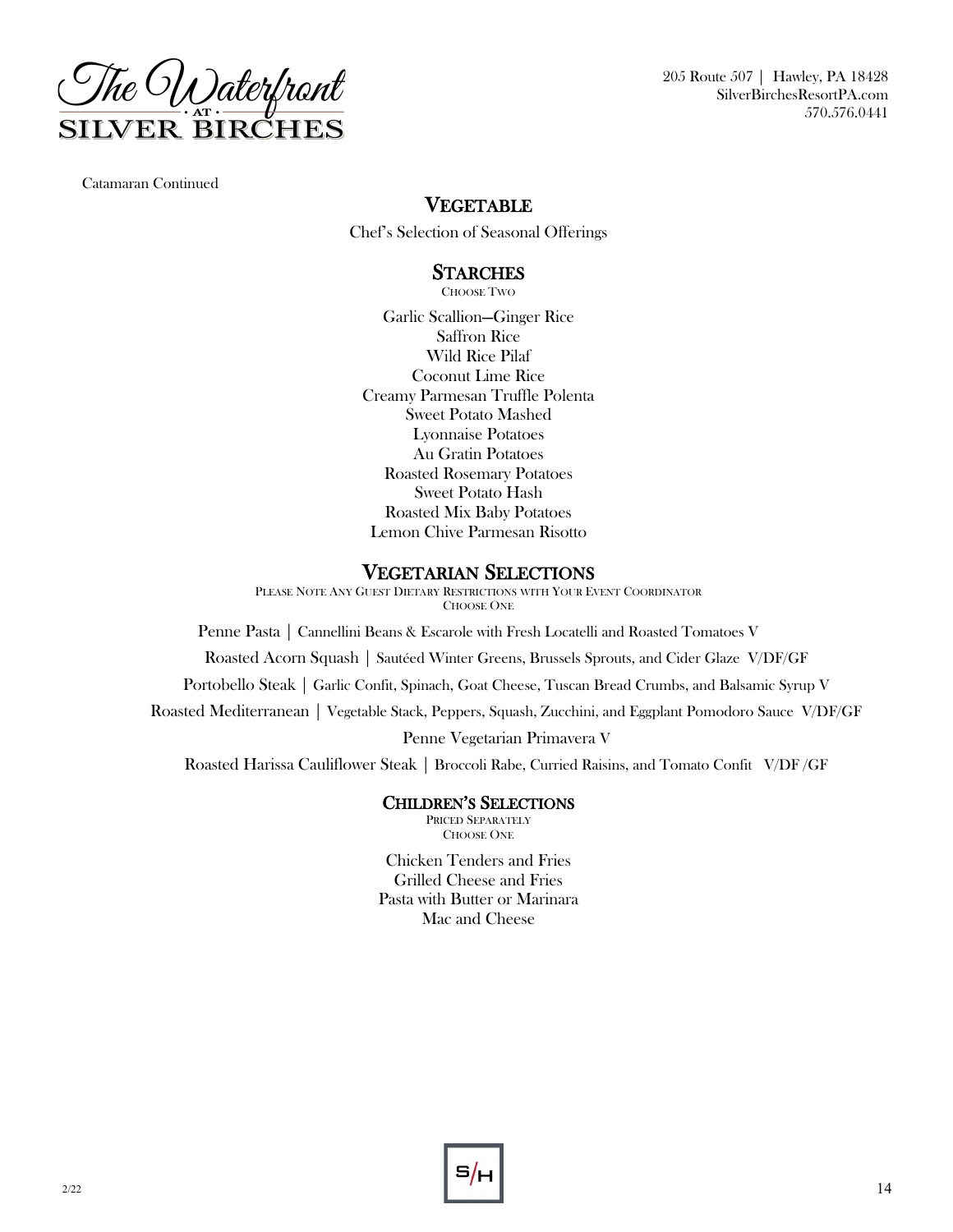

# CATAMARAN BAR

5 HOUR OPEN BAR INCLUSIONS

BOTTLED BEER Coors Light | Yuengling | Lionshead | Corona Extra | Heineken Zero

### UPGRADE YOUR BOTTLED BEER CHOOSE TWO

Angry Orchard Crisp Apple | Blue Moon Belgian White | Flying Fish Hazy Bones Founders All Day IPA | Great Lakes Edmund Fitzgerald Porter | Heineken Lagunitas IPA | Modelo | New Belgium Fat Tire Sam Adams Boston Lager | Sam Adams Seasonal Stella Artois | Truly Hard Seltzer | Yards Philly Pale Ale Not Listed Here? Ask for Pricing Regarding Add On Selections!

> OR CHOOSE ONE 1911 Original or Raspberry Hard Cider | Allagash White Ithaca Flower Power | New Trail Broken Heels IPA Ommegang Witte | Rusty Rail Fool's Gold Troegs Solid Sender or Dreamweaver | Victory Prima Pils Wyndridge Farms Hard Cider | Yards Philthy Pair Your Beer with Your Menu! Ask our Malt Maven for a Consult.\*

> > DRAFT BEER Bud | Bud Light | Goose IPA | Shocktop

> > > WINE

Toast with Wycliff Brut Sparkling

Sycamore Lane Varietals Select 2 Reds, 2 Whites, and a Rose: Chardonnay | Pinot Grigio | Chablis | Burgundy | Merlot | Cabernet Sauvignon White Zinfandel | Wycliff Brut Rose (Sparkling) Pair Your Wine with Your Menu! Ask Our Sommelier for a Consult. Or Add Wine Service with Dinner\*

\*May Involve Additional Fees

### **SPIRITS**

Stoli | Stoli Flavors | Tito's | New Amsterdam | Grey Goose | Ketel One – Vodka Beefeater | Gordons | New Amsterdam | Hendricks | Tanqueray – Gin Jose Cuervo Gold | Montezuma | Patron Silver | Casamigos Blanco – Tequila Makers Mark | Jim Beam – Bourbon Mr. Boston Assorted Schnapps and Liqueurs Don Q | Bacardi | Captain Morgan | Rumhaven Coconut – Rum

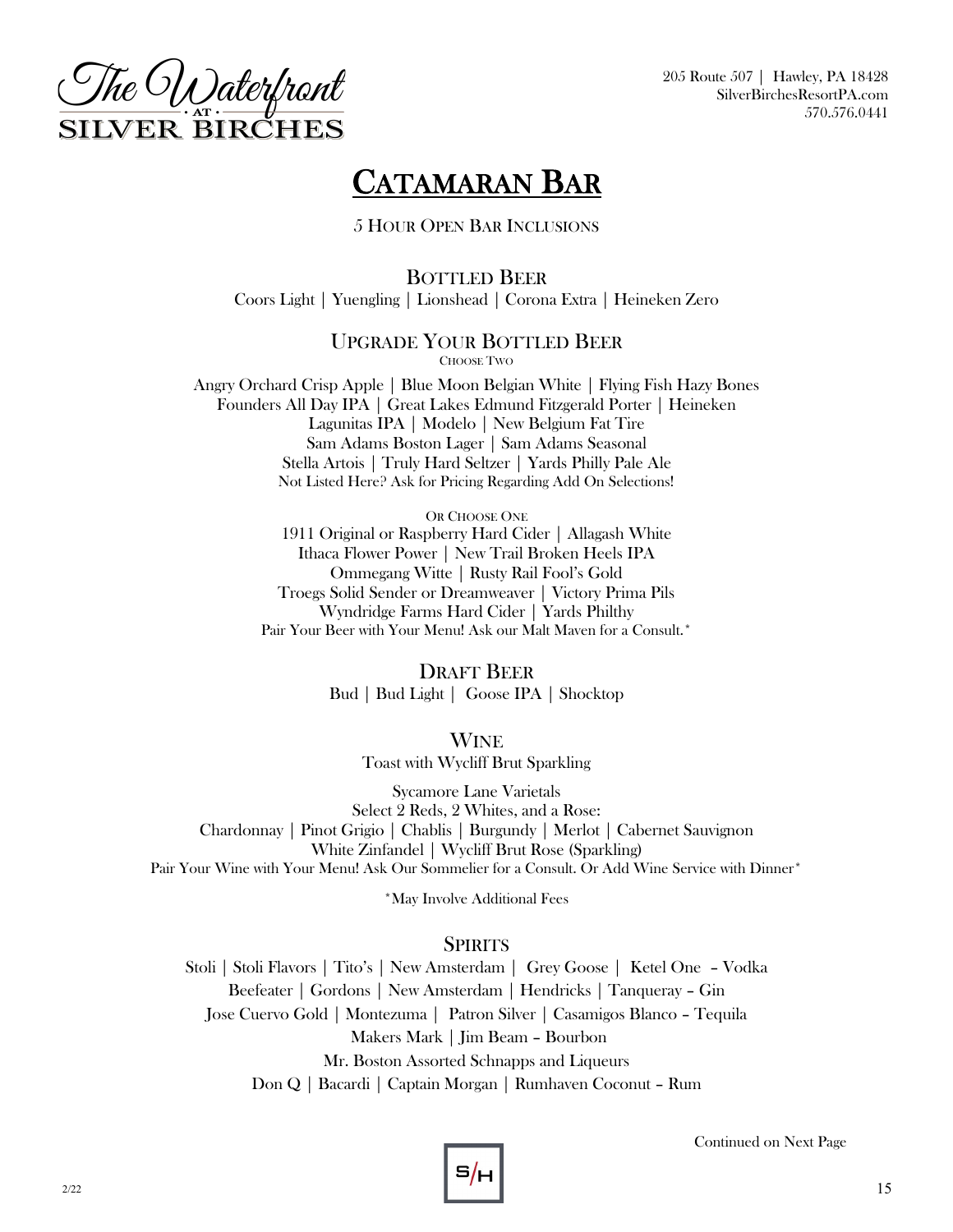

Catamaran Bar Continued

SPIRITS CONTINUED Dewars | Johnnie Walker Red | Johnnie Walker Black – Scotch Windsor | Dad's Hat Rye | Jack Daniels | Jameson | Crown Royal – Whiskey Cordials (Upon Request) Bailey's Irish Cream | Frangelico | Grand Marnier | B&B | Drambuie | Campari | Sambuca | DiSaronno | St. Germain – Liqueurs

> SIGNATURE DRINK CHOOSE ONE

> > **SPRING**

St. Germain Spritz | St. Germain, Gin, and Club Soda with Lemon Zest Cucumber Melon Refresher | Muddled Cucumber and Basil, Melon Liqueur, and Vodka

**SUMMER** 

Fruited Mojito Fruited Whiskey Smash | Rosemary Lemon or Minted Peach

> FALL Caramel Apple | Maple Bourbon Spiked Hot Cider

WINTER Cranberry Sparkler | Sparkling with Cranberry Juice Hot Mulled Wine Spiked Cocoa | Served Hot or Iced

### SIGNATURE NON-ALCOHOLIC CHOOSE ONE

SPRING/SUMMER: Salted Watermelon Juice Strawberry Agua Fresca Fruited Lemonade Station Honeydew Cucumber Spritzer Berry Mojito Cucumber, Mint, Basil Refresher

FALL/WINTER Hot Mulled Cider | Iced Spiced Cider Syllabub Hot Cocoa Ginger Beer

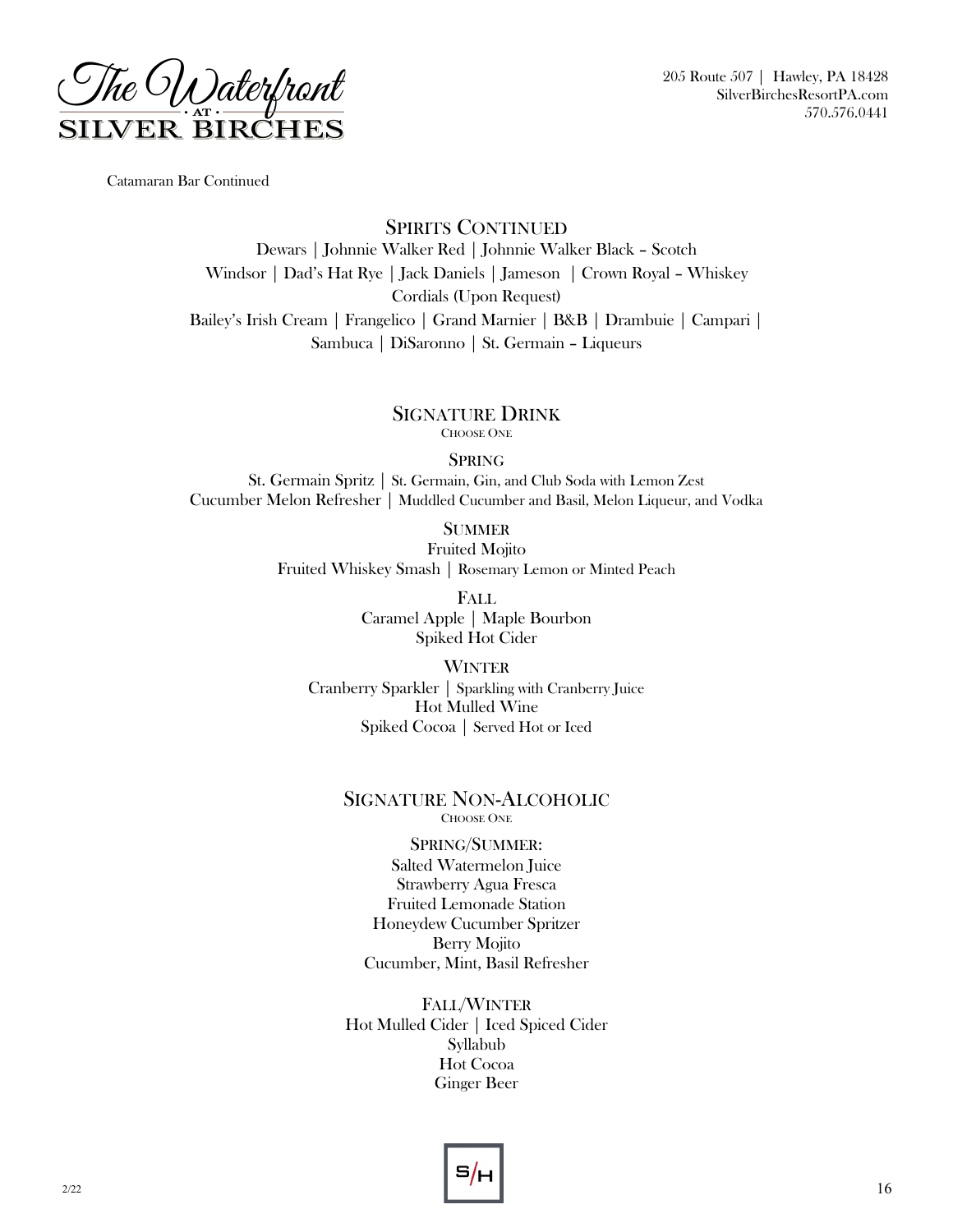

# SUNDAY WEDDING BRUNCH

11:30AM Ceremony | 12:00PM-4:00PM Reception \$79 Per Person Plus Tax and Service Charge Minimum of 75 Guests

# **INCLUDES**

Four Hour Open Bar for Beer, Wine, & Mimosas Sparkling Wine Toast Artisanal Cheese Display Custom Wedding Cake

### BUFFET INCLUDES

### Light Fair

Starting at 12:00PM Assorted Chilled Juices Fresh Fruit and Yogurt Parfaits Assorted Breakfast Breads Croissants & Bagels Assorted Danishes and Muffins Farmers Market Jam Assorted Cream Cheese Spreads

### Main Course

Starting at 12:30PM Country Style Quiche | Peppers and Onions Sausage Bacon Hash Brown Casserole Tuna Niçoise Salad Herb Roasted Chicken | Over Wild Rice Baked Monte Cristo of Turkey, Ham, and Swiss | Maple Syrup and Butter

Continued on Next Page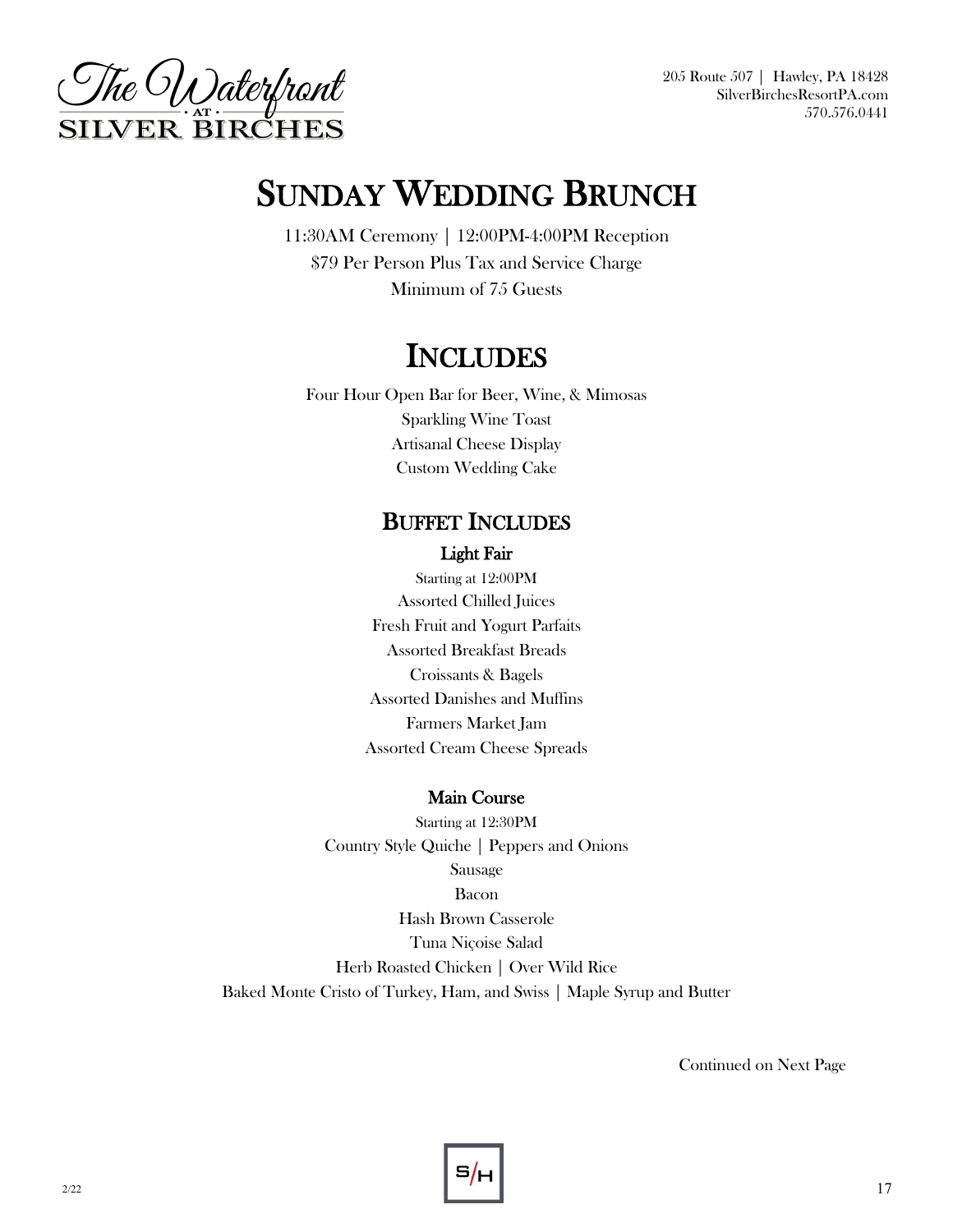

Sunday Wedding Brunch Continued

### CARVING STATIONS

Carving Stations are Priced Per Person, Plus Fee for the Chef Attended Station Chef Attended | \$225

Omelet Station | \$7 Per Person Cooked to Order by Our Chef Chopped Ham, Bacon, Onions, Peppers, Tomatoes, Spinach, Sliced Mushrooms, Spanish Salsa, and Cheddar Jack Cheese

Crêpe Station | \$6 Per Person Assorted Toasted & Candied Nuts, Infused Maple Syrups, Chocolate Fondue, Caramel, Marshmallow Fluff, Ice Cream, Whipped Cream and Fruit Compotes

> Whole Side Salmon | \$20 Per Person Salt Cured, Lavender, Pickled Onion Salad, and Crème Fraîche

> > Slow Roasted Pork Loin | \$17 Per Person Mustard Maple Glaze

Herb Roasted Beef Prime Rib | \$29 Per Person Horseradish Cream

Herb Roasted Beef Tenderloin | \$29 Per Person Balsamic Onion Relish

Rosemary Garlic Studded Lamb Leg | \$21 Per Person Minted Chimichurri

### ENHANCEMENTS

Serves 10-12 Guests

Bagel and Lox Platter | \$139

Side of Salmon Poached with Cucumber Dill Chop | \$139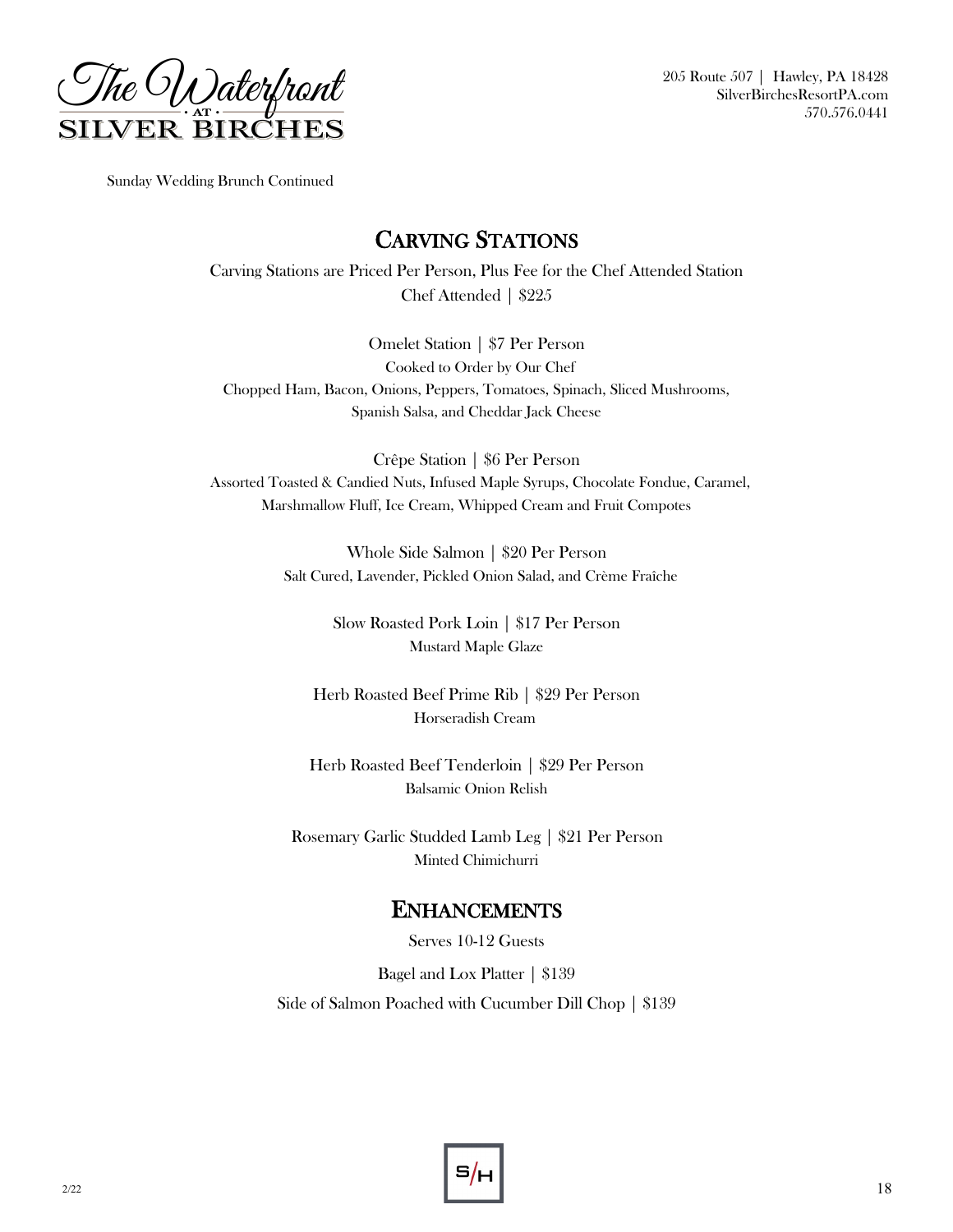



# WEDDING CAKES

CUSTOMIZE YOUR CAKE WITH THE FOLLOWING SELECTIONS

CAKE FLAVORS

SELECT ONE | Add One Additional Flavor for \$1 Per Person White | Yellow | Chocolate | Lemon Marble | Carrot | Red Velvet

FILLINGS|INCLUDED IN PACKAGE SELECT ONE Chocolate Mousse | Oreo Cookie | Vanilla Custard | Cream Cheese Flavored Buttercream (Mocha, Chocolate, Vanilla, Salted Caramel, Espresso)

CAKES, FILLINGS, & SOAKS|AVAILABLE UPGRADES Add \$1 Per Person Gourmet Fillings (Cannoli, Fresh Fruit, Chocolate Truffle, Lemon Curd, Nutella) Liquor Soaks (Bailey's, Rum, Amaretto, Whiskey, Kahlua) Cakes (Funfetti, Chocolate Chip, Banana)

DECORATIONS|AVAILABLE UPGRADES\* \*Additional Fees Apply Fondant | Sugar Flowers | Topsy Turvy | Beaded & Sprinkled Tiers Quilting | Geode | Metallics | Birch Tree | Multiple Flavors Ombre | Fondant Texture | Hand Painted Details

### SUGGESTED COMBINATIONS

Add \$2 Per Person Lemon Chiffon Cake, Lemon Curd, Whipped Cream Frosting Yellow Cake, Rum Soak, Cannoli Filling, Vanilla Buttercream Banana Cake, Bourbon Banana Filling, Salted Caramel Buttercream Chocolate Cake, Grand Marnier Soak, Chocolate Truffle Filling, Burnt Orange Buttercream Chocolate Cake, Espresso Soak, Chocolate Ganache Filling, Mocha Buttercream

### ADD A LITTLE SOMETHING EXTRA

Customized Sugar Cookie Flavors (Wrapped with a Bow) | \$6 Per Piece

Inquire About Our Custom Groom's Cake Options | Priced Accordingly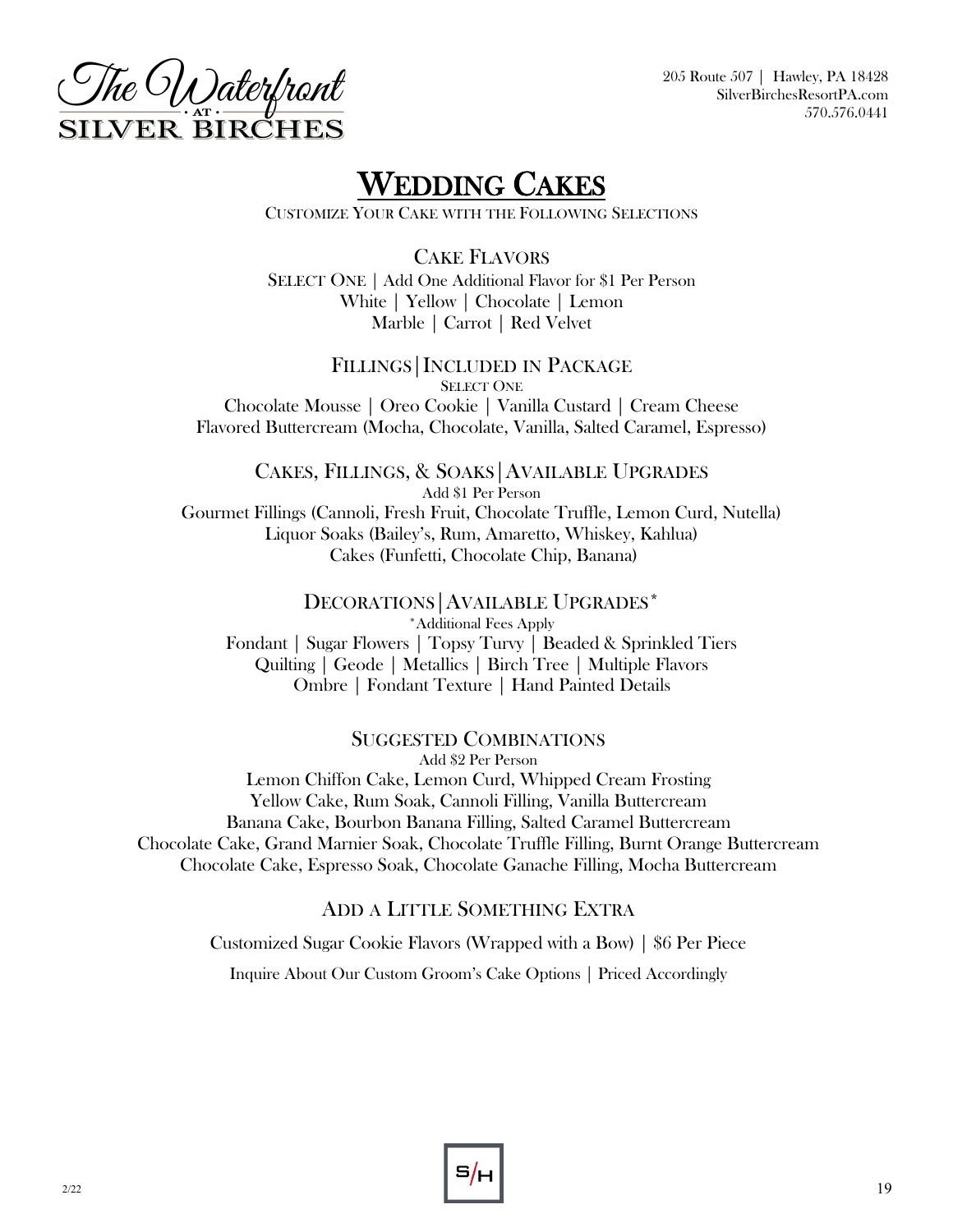

# POST WEDDING BREAKFAST OR BRUNCH

ADD A BREAKFAST OR BRUNCH TO THE DAY AFTER YOUR WEDDING STARTING AT \$39 PER PERSON

### BREAKFAST/BRUNCH BUFFET

Fresh Fruit Salad Country Style Quiche | Peppers and Onions Sausage Bacon Hash Brown Casserole Assorted Danishes and Muffins Tuna Niçoise Salad Herb Roasted Chicken | Over Wild Rice Baked Monte Cristo of Turkey, Ham, and Swiss | Maple Syrup and Butter Chilled Juices, Fresh Brewed Coffee, Decaffeinated Coffee, and Tea

### BRUNCH ENHANCEMENTS SERVES 10-12 GUESTS

Bagel and Lox Platter | \$139 Yogurt Bar Assorted Toppings | \$110 Artisanal Cheese Display with Grapes and Crackers | \$120 Side of Salmon Poached with Cucumber Dill Chop | \$139

2/22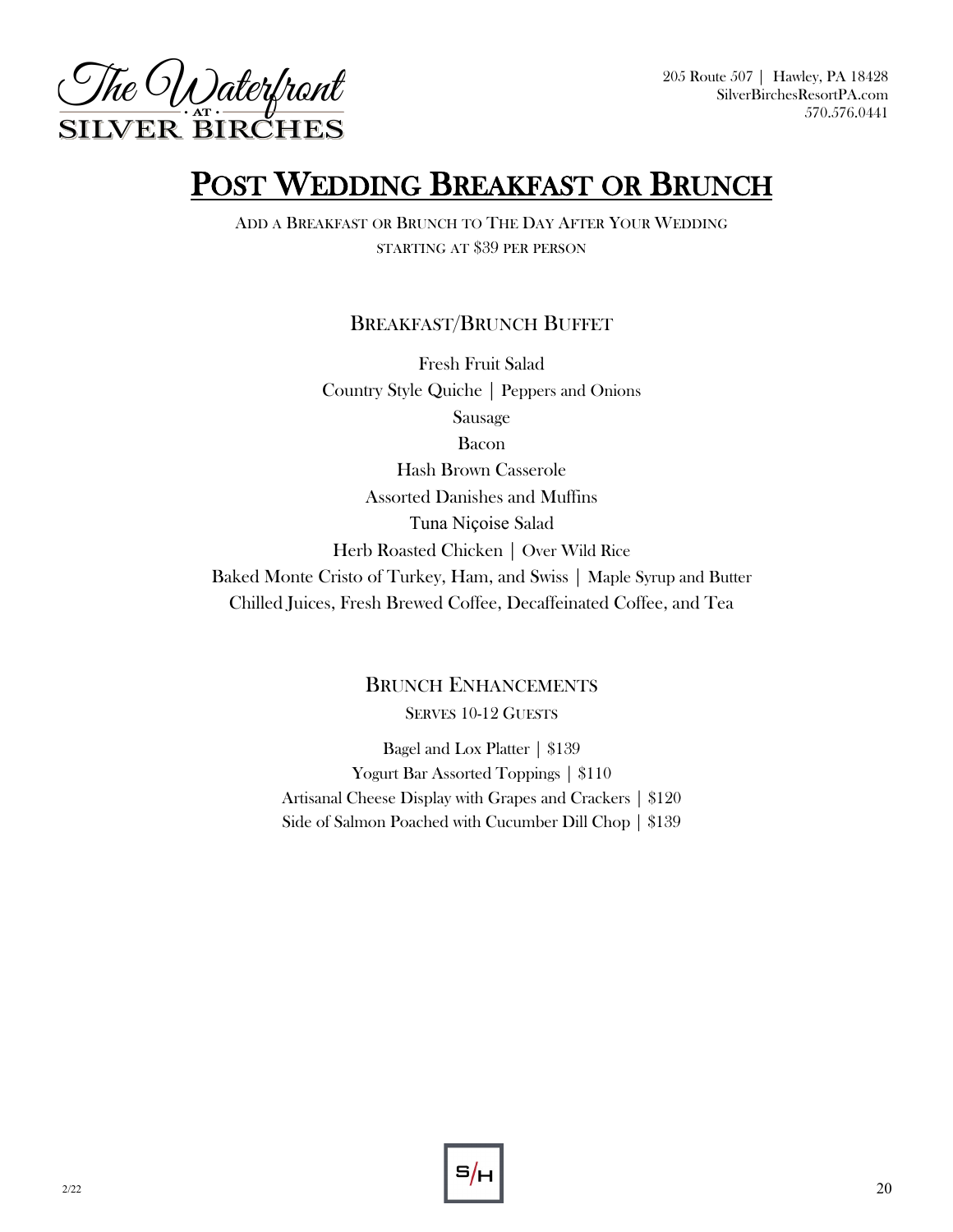

# **MENU ENHANCEMENTS**

HORS D'OEUVRES, LATE NIGHT NOSH

### ADDITIONAL HORS D'OEUVRES

Lamb Chops in Pesto | \$8 Each Oysters Rockefeller | \$8 Each Stuffed Clams Diablo | \$6 Each Gravlax Blini with Crème Fraîche and Roe | \$6 Each Crab Crostini with Citrus Aioli and Chives | \$7 Each Steak Crostini with Horseradish Sauce & Pickled Onions | \$7 Each Shrimp Shooter with Cocktail Sauce | \$7 Each

### CARVING STATION

CARVING STATIONS ARE PRICED PER PERSON, PLUS FEE FOR THE CHEF ATTENDED STATION CHEF ATTENDED | \$225 CHOOSE ONE

> Whole Side Salmon | \$20 Per Person Salt Cured, Lavender, Pickled Onion Salad, and Crème Fraîche

> > Slow Roasted Pork Loin | \$17 Per Person Mustard Maple Glaze

Herb Roasted Beef Prime Rib | \$29 Per Person Horseradish Cream

Herb Roasted Beef Tenderloin | \$29 Per Person Balsamic Onion Relish

Rosemary Garlic Studded Lamb Leg | \$21 Per Person Minted Chimichurri

### DESSERT DISPLAY

\$24 PER PERSON Venetian Table Chef's Selection of Five Miniature Desserts

Continued on Next Page

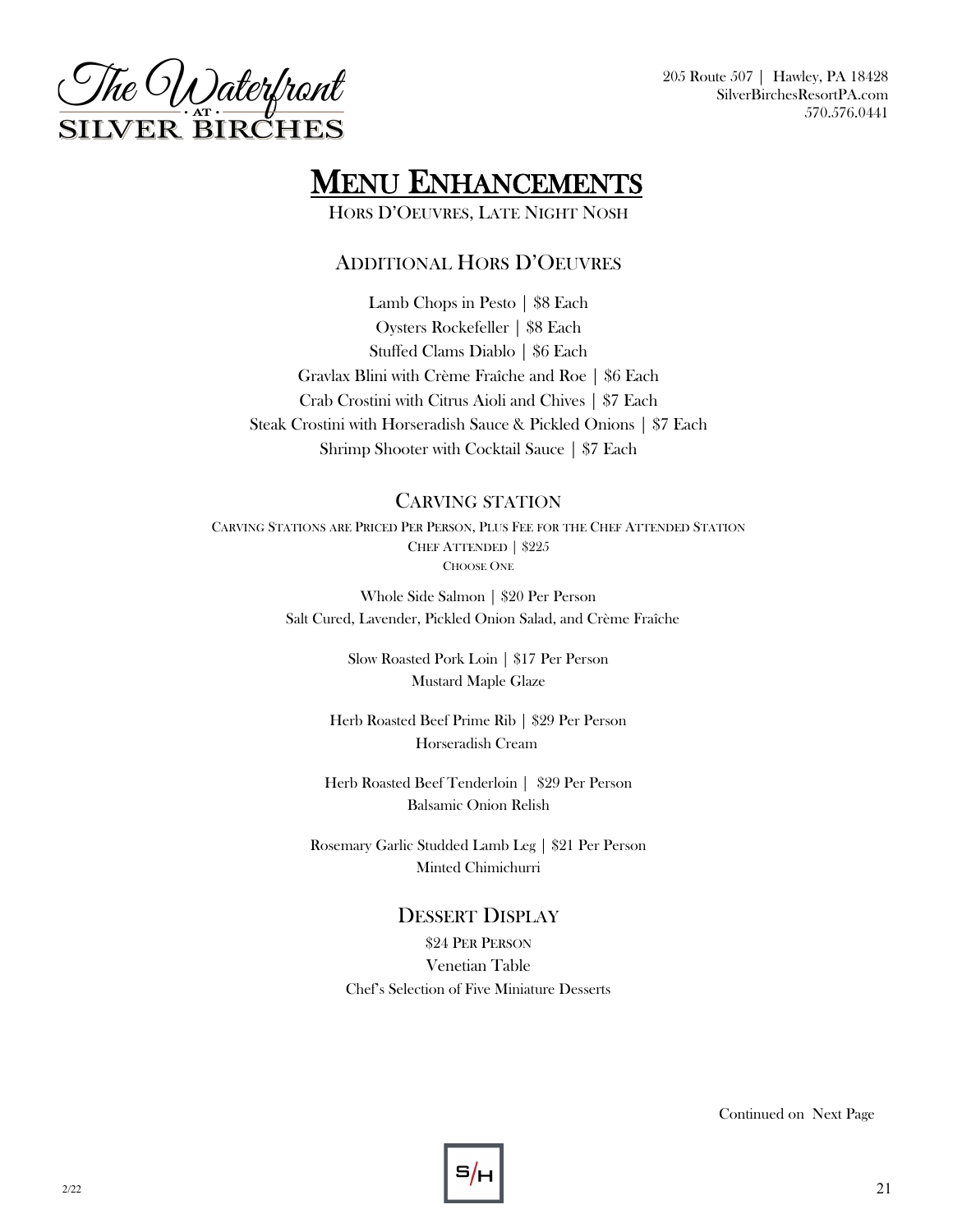

Menu Enhancements Continued

### LATE NIGHT NOSH **PLATTERS** SERVES 10-12 GUESTS

Sliced Mozzarella and Tomato Display | \$110 House Made Pesto & Balsamic Drizzle, Focaccia, and Olive Oil

Mediterranean Platter Tomato Bruschetta | \$129 Marinated Olives, Mozzarella Balls in Pesto, Tabbouleh Salad, Roasted Garlic Hummus, Marinated Mushrooms, Marinated Feta, Pita Toast

Cheese and Meat Board | \$159

Selection of Two Local Prosciuttos, Hams, Pates, & Sausages, Selection of Three Cheeses. Served with Apple Butter, Pickled Onions, Mustard, Grapes, Mini Pickles, Dried Fruit, Baguette and Crackers

Paupack Pretzel Board | \$99 Variety of Mustards, Dried Cranberries, Spreadable Cheese Infused with Wine, Apple Butter, Pickled Onions, Chef's Choice One Cheese and One Meat

Trail's End Platter | \$109 Variety of Chips, Pretzels, Candy Bars, Sodas, Bottled Waters, Granola Bars, and Trail Mix

### SANDWICHES

INCLUDES POTATO SALAD AND CHIPS CHOOSE THREE \$18 PER PERSON

Farmer's Veggie | Grilled Seasonal Veggies and Garlic Aioli on Focaccia Bread Ham and Cheddar | Honey Mustard, Lettuce, Tomato, and Onion on Country White Turkey Breast and Swiss | Yogurt Ranch, Lettuce, Tomato, and Onion on Ciabatta Caprese | Balsamic Reduction and Greens on Focaccia Bread Grilled Chicken | Pesto, Mozzarella, and Tomato on Ciabatta Bread

### **WRAPS**

INCLUDES COLESLAW AND CHIPS CHOOSE THREE \$18 PER PERSON

Farmer's Veggie | Grilled Seasonal Veggies and Garlic Aioli Ham and Cheddar | Honey Mustard, Lettuce, Tomato, and Onion Turkey Breast and Swiss | Yogurt Ranch, Lettuce, Tomato, and Onion Caprese | Balsamic Reduction and Greens Grilled Chicken | Pesto, Mozzarella, Tomato and Greens